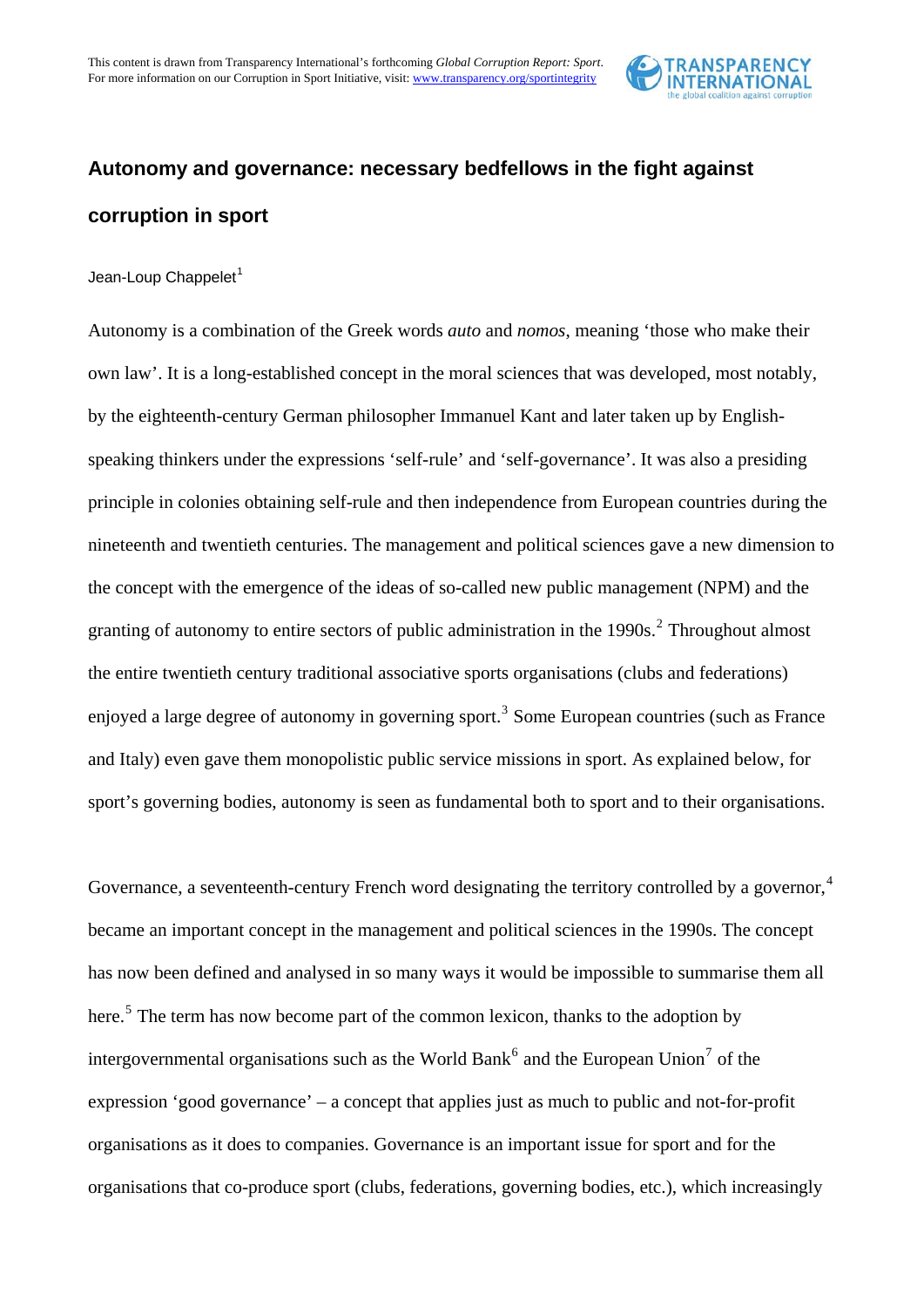have to work in conjunction with public bodies, non-governmental organisations (NGOs), other non-profit organisations and commercial companies, most notably sports equipment companies, sponsors and the media.<sup>[8](#page-19-7)</sup>

In these early decades of the twenty-first century the concepts of 'autonomy' and 'governance' have become major issues in international, national and – sometimes – local debates over sport. They have largely replaced the issue of the 'specific nature of sport', which was finally recognised in Europe in 2009 by article 165 of the Lisbon Treaty on the functioning of the European Union after the Declaration of Nice (2000), as mentioned below. Autonomy and governance are of concern to non-profit sports organisations just as much as they are to public authorities (local or regional sports departments, ministries) and intergovernmental (European Union, Council of Europe, United Nations, etc.) and non-governmental (International Olympic Committee [IOC], international sport federations, Transparency International, etc.) organisations. This article reviews the history of these two concepts in the field of international sport and shows how they are closely linked to the development of policies to combat corruption in sport and improve the management of sports organisations. A number of conclusions are drawn in order to orientate discussions about how sport – now a very important sector of society – should be managed and regulated, especially in terms of meeting certain criteria relating to the environment, society and governance.

# **Autonomy**

The Olympic Charter, a sort of constitution for the elite Olympic sports organisations (also known as the 'Olympic Movement'), first made reference to autonomy in  $1949$  $1949$  $1949$ . At this time, state interference in sport was starting to make itself felt, especially in the countries of the Soviet bloc, which were beginning to join the Olympic Movement (the USSR first took part in the Olympic Games in 1952, in Helsinki). For members of the IOC, making recognition of a country contingent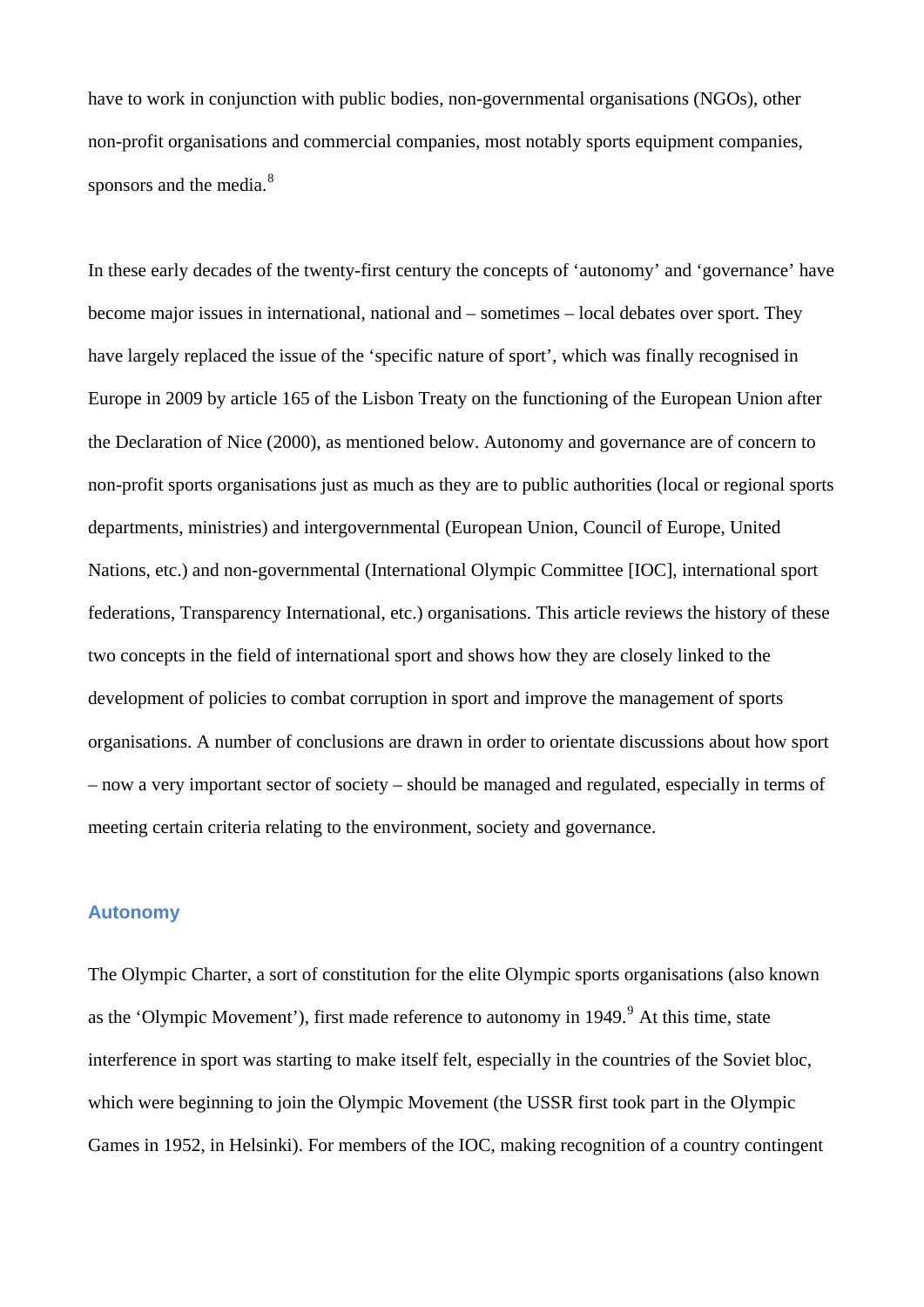on the autonomy of its national Olympic committee (NOC) and, thus, authorising its participation in the Olympics was a way of resisting these government pressures.

The concept was not new, however, and had imbued the Olympic Movement from its beginnings at the turn of the twentieth century. In 1909 Pierre de Coubertin, the then IOC president, declared: "The goodwill of all the members of any autonomous sport grouping begins to disintegrate as soon as the huge, blurred face of that dangerous creature known as the state makes an appearance."<sup>[10](#page-19-9)</sup> In a controversial speech following the Palestinian terrorist attack during the Munich Olympics in 1972 ('the Games must go on'), Avery Brundage, one of Coubertin's successors, reiterated this idea in his statement: 'The games of the 20th Olympiad [in Munich 1972] have been subjected to two savage attacks. We lost the Rhodesian battle against naked political blackmail.' (this was a reference to the threat of boycotts by African governments, which led the IOC to withdraw its invitation to Rhodesia – now Zimbabwe – to take part in the 1972 Olympics just before the Games were held).

The concept of autonomy was reiterated in the 1992 European Sport Charter (based on the principles of the 1975 Sport for all Charter), adopted by the Council of Europe: 'Voluntary sports organisations have the right to establish autonomous decision-making processes within the law. Both governments and sports organisations shall recognise the need for a mutual respect of their decisions' (article 3.3). EU heads of state and heads of government confirmed this principle in the Nice Declaration of 2000 without using the word 'autonomy': 'The task of sporting organisations is to organise and promote their particular sport, in line with their objectives, with due regard for national and Community (i.e. European) legislation and on the basis of a democratic and transparent method of operation. They enjoy independence and the right to organise themselves.'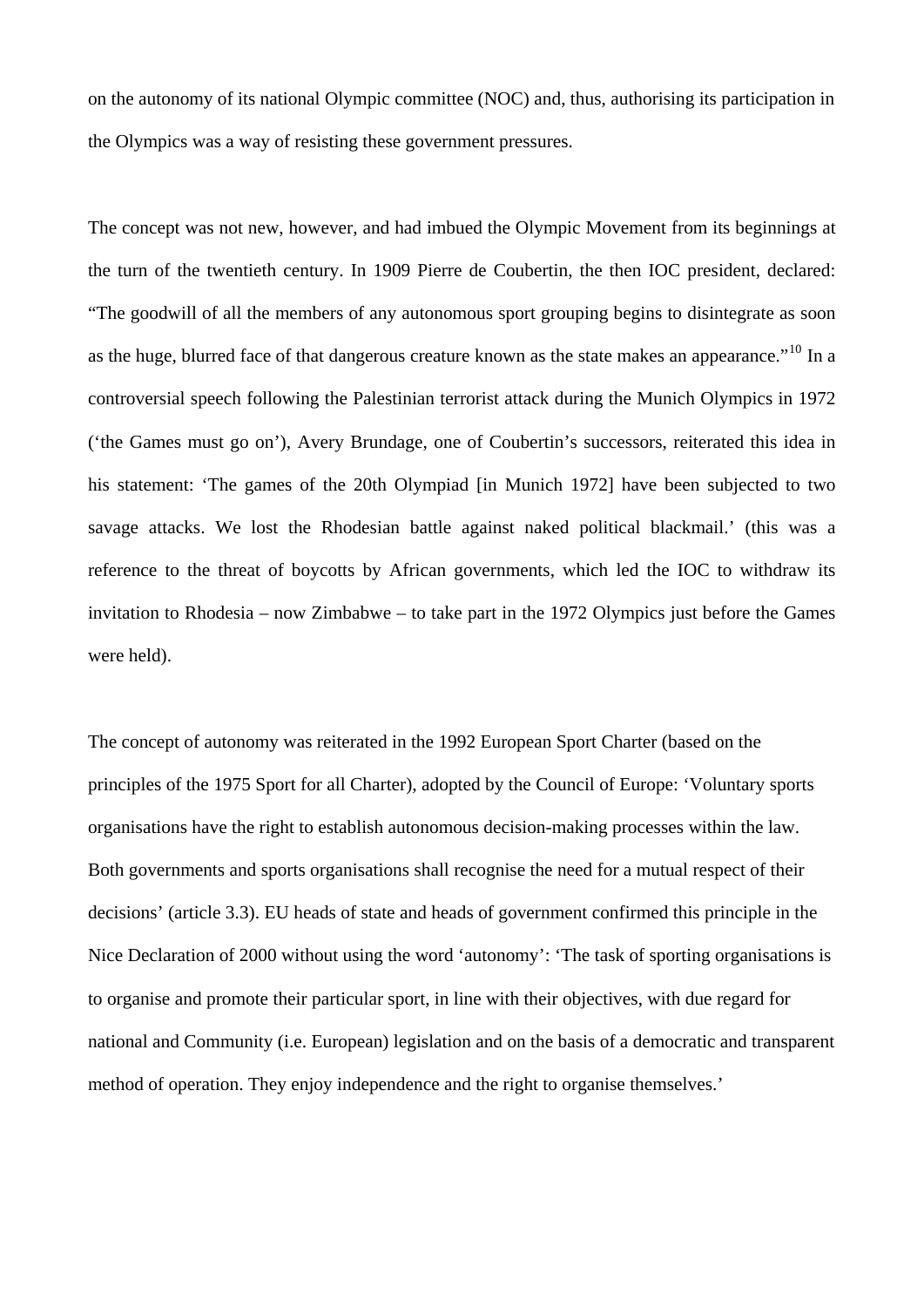These statements by intergovernmental organisations came at a time when the 1995 Bosman ruling by the European Court of Justice declared illegal the football players transfer sporting rules in the European Union and forced the Fédération Internationale de Football Association (FIFA) to change its transfer rules for footballers. The sports movement saw this ruling as interference in sporting affairs and led it to call upon governments to recognise the 'specific nature of sport'. (This status, which it was thought would exempt sport from European law, was finally accorded under the 1999 treaty on the functioning of the European Union; it had few real consequences, however, because of the imprecision of the concept, and it certainly did not exempt sport from European law.) In 2004 the IOC's revised Olympic Charter reaffirmed: 'The NOCs must preserve their autonomy and resist all pressures of any kind, including but not limited to political, legal, religious or economic pressures, which may prevent them from complying with the Olympic Charter' (article 28.6).

Although the 2006 Meca-Medina case led to a ruling by the European Court of Justice in favour of the sports organisations involved against two Romanian swimmers who contested their doping sanctions, the court declared: 'If the sporting activity in question falls within the scope of the [European] Treaty, the conditions for engaging in it are then subject to all the obligations which result from the various provisions of the Treaty.' In other words, all sporting rules (including, in this case, doping rules) were potentially subject to the laws governing the European Union. The ruling did not include anything new compared with the Nice Declaration, but the IOC reacted by calling a seminar, held in Lausanne, on the autonomy of sports organisations.

A 2007 EU White Paper on sport confirmed the sports movement's fears and prompted the IOC to organise a second seminar on the autonomy of the Olympic Movement that same year. The resolution adopted by this seminar underlined the fact that good governance in sports organisations is 'the fundamental basis to secure the Autonomy of Olympic and Sports organisations and to ensure that this Autonomy is respected by our stakeholders' (point 6 of the resolution). The IOC's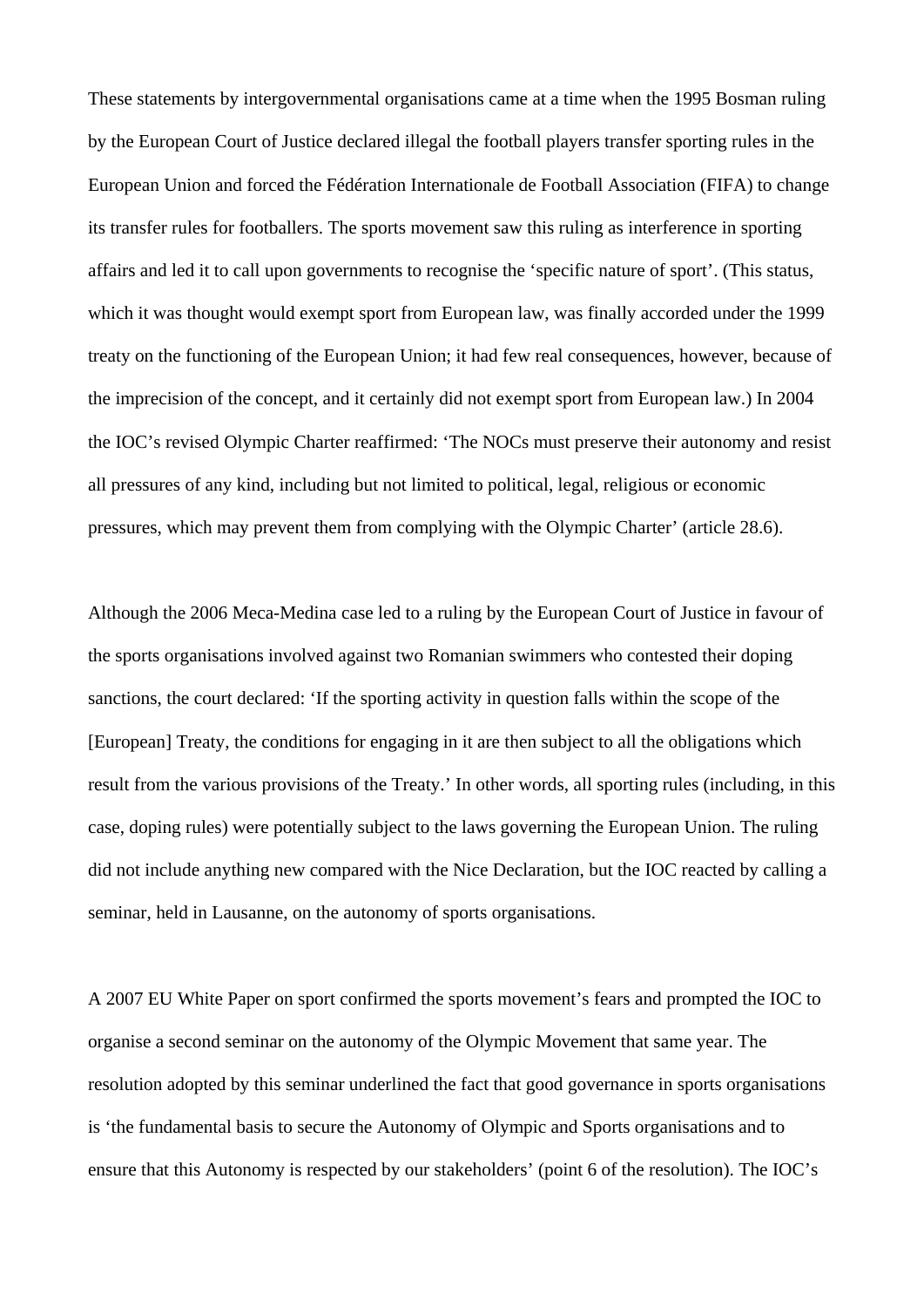deliberations concluded in February 2008 with the introduction of the 'basic universal principles for good governance of the Olympic and sports movement', or 'BUPs', <sup>[11](#page-19-10)</sup> organised into seven chapters. BUP 7 is called 'Harmonious relations with governments while preserving autonomy'.

Thomas Bach, who became the IOC president in 2013, presented the BUPs in his speech to the 2009 Olympic Congress. Entitled 'Unity in diversity', this speech was a plea for autonomy and good governance in sport. Following their adoption by the Congress (point 41 of the Final Document of the Congress) and subsequent incorporation into the IOC's Code of Ethics, the BUPs became obligatory for the Olympic Movement: 'The Basic Universal Principles of Good Governance of the Olympic and Sports Movement, in particular transparency, responsibility and accountability, must be respected by all Olympic Movement constituents' (point C1 of the IOC Code of Ethics). The Congress's Final Document states: 'The Olympic Movement is founded on the concept of the autonomy and good governance of sport, which recognises and respects our individuality and achieves unity through diversity' (point 3.27).

This doctrine was subsequently refined in the revised version of the Olympic Charter, published in 2011: 'Recognising that sport occurs within the framework of society, sports organisations within the Olympic Movement shall have the rights and obligations of autonomy, which include freely establishing and controlling the rules of sport, determining the structure and governance of their organisations, enjoying the right of elections free from any outside influence and the responsibility for ensuring that principles of good governance be applied' (Fundamental Principle 5 of the Olympic Charter). This principle uses Jean-Loup Chappelet's<sup>[12](#page-19-11)</sup> definition of autonomy but does not really explain why sports organisations should enjoy autonomy as a right.

Several organisations within the Olympic Movement, including two essential components of the movement – international federations (IFs) and national Olympic committees – used the autonomy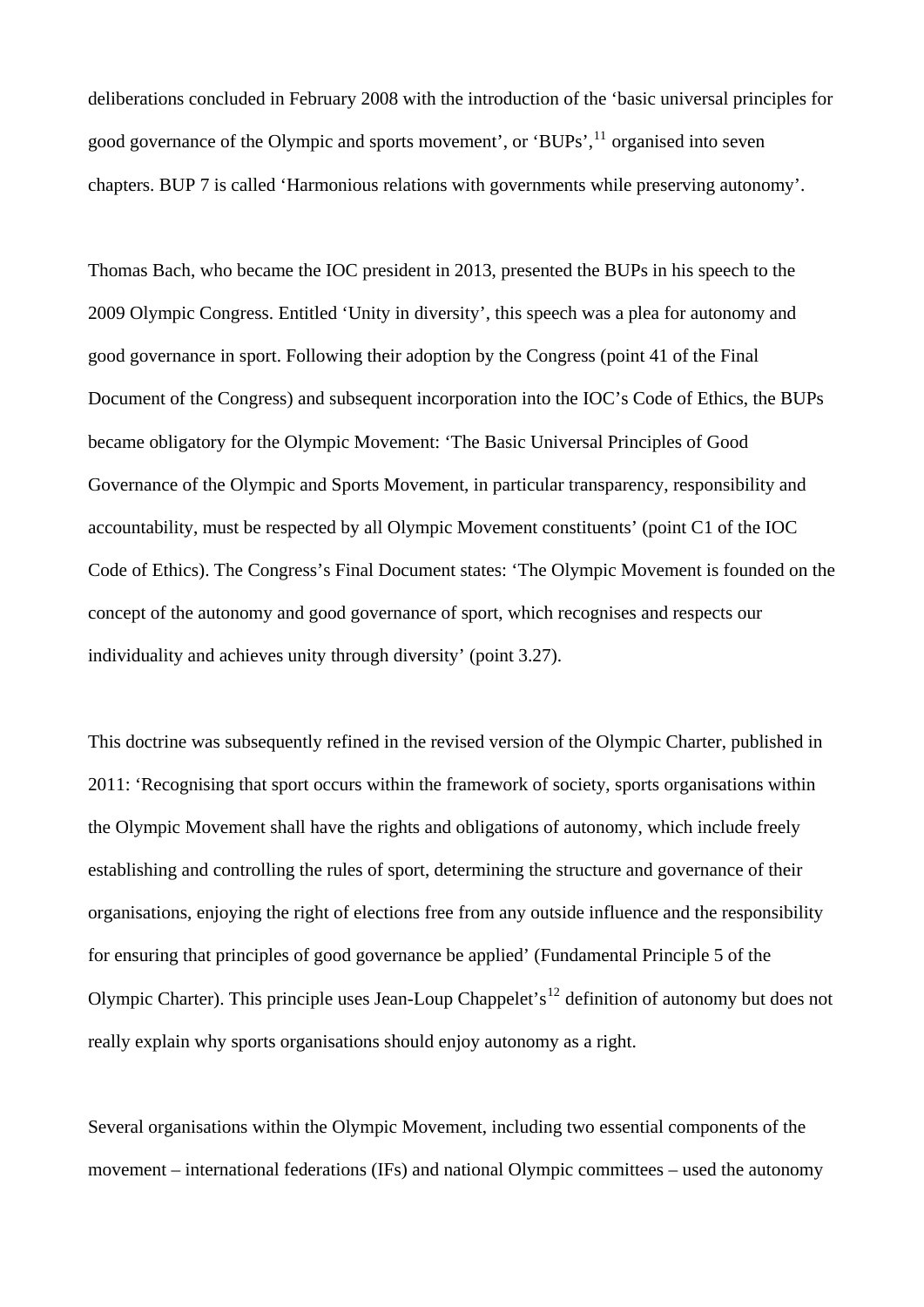recognised by the Olympic Charter to adopt their own codes of ethics. This was the case for FIFA in 2004 (revised in 2013) and the Swiss Olympic Association in 2012.

At the turn of the twenty-first century sports organisations in numerous countries, including Afghanistan, Gambia, Ghana, India, Kuwait, Nigeria, Pakistan, Panama and Poland, denounced cases of state intervention in sport. These complaints led the IOC to temporarily suspend the NOCs of Afghanistan, Kuwait and India, preventing them taking part with their flag in the Sydney 2000, London 2012 and Sochi 2014 Winter Olympics, respectively. As early as the 1970s the IOC had protested, unsuccessfully, against a law (the Amateur Sport Act) passed by the US Congress creating the United States Olympic Committee (USOC) and giving it property rights over the Olympic rings in the United States. Historically, however, it can be seen that the countries excluded from the Olympics or other world events have all been relatively minor in terms of either their size or sporting results.

It goes without saying that, within a constitutional state, there are limits to autonomy, and complete autonomy is not possible. Different authors have referred to this situation as 'conditional autonomy',  $^{13}$  $^{13}$  $^{13}$  'negotiated autonomy'<sup>[14](#page-20-1)</sup> or 'pragmatic autonomy'.<sup>[15](#page-20-2)</sup> The IOC president evoked the idea of 'responsible autonomy'[16](#page-20-3) in front of the General Assembly of the United Nations in New York in 2013, and it is now the IOC doctrine:

*Regardless of where in the world we practise sport, the rules are the same. They are recognised worldwide. They are based on a common "global ethic" of fair play, tolerance and friendship. But to apply this "universal law" worldwide and spread our values globally, sport has to enjoy responsible autonomy. Politics must respect this sporting autonomy. For only then can sport organisations implement these universal values amidst all the differing laws, customs and traditions. Responsible autonomy does not mean that sport should*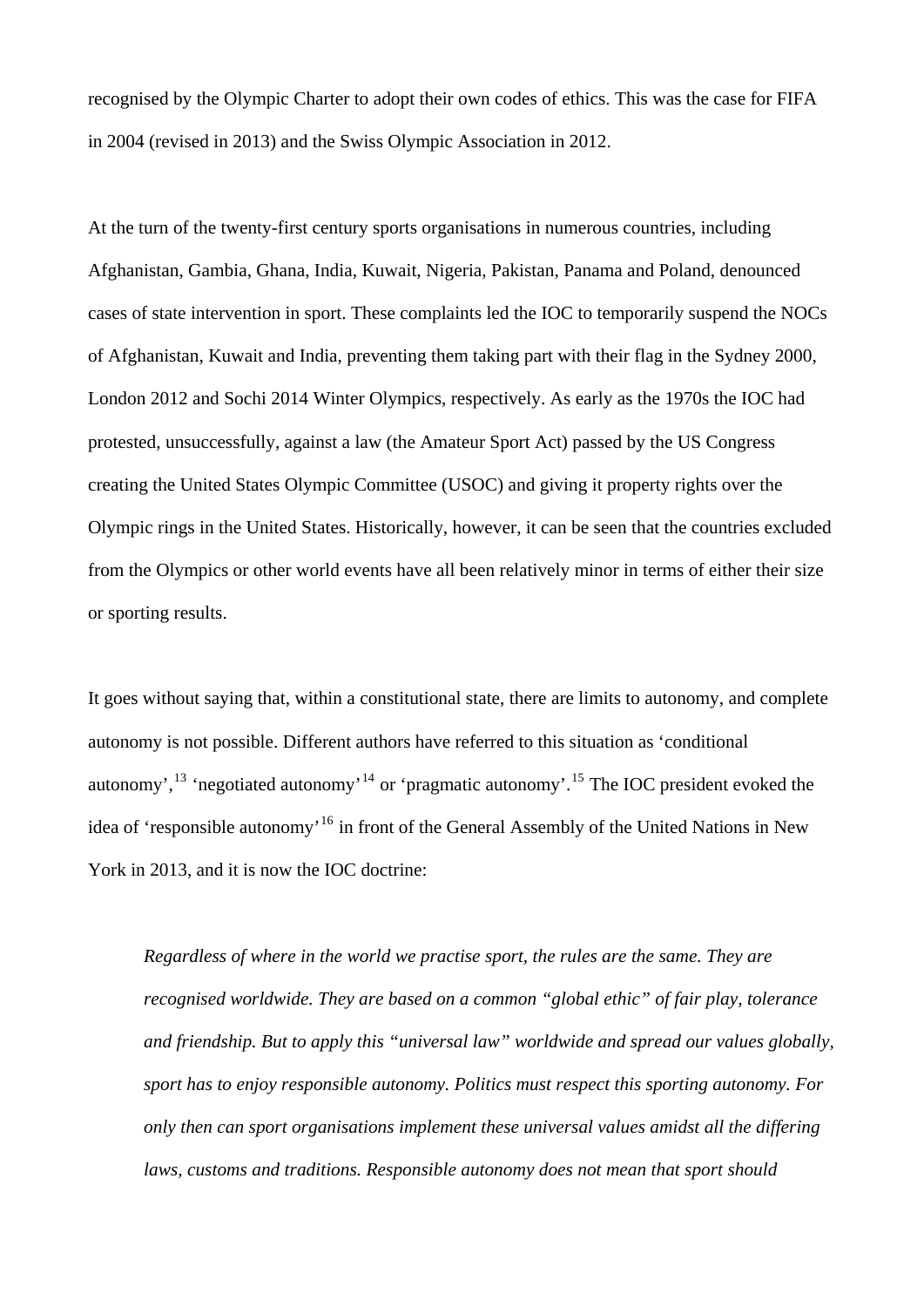*operate in a law-free environment. It does mean that we respect national laws which are not targeted against sport and its organisations alone, sometimes for chiefly political reasons.* 

In the Western tradition, the freedom of peaceful association – proclaimed in the Universal Declaration of Human Rights (article 20.1) – allows people to create sports organisations, adopt the rules they wish and apply these rules to all members of the organisation, as long as they do not disturb public order or contravene the laws of the country in which the organisation is based. Such associations (clubs, federations) formed the basis of the modern sports movement, which began in Europe in the nineteenth century. Hence, a boxing organisation based in Switzerland can decide how its president is elected, as long as it respects articles 60 to 79 of the Swiss Civil Code (laws governing associations), and stipulate any rule of boxing, as long as it does not impose fights, for example, 'to the death' (which would be against public order). On the other hand, some organisations' rules for sports events may conflict with national or international laws, such as laws on nationality or laws regulating the European single market (as demonstrated in the Bosman ruling). Conflicts can also arise if national governments pass laws contradicting existing sporting rules. This occurred in India in 2011, when, against the wishes of the Indian Olympic Association, the government of India tried to limit the age and length of tenure of the leaders of the country's sports federations. Commercial partners (sponsors and the media) may also exert pressure to change sporting rules. The abolition of protective helmets in amateur boxing, in order to give spectators a better view of the boxers' faces, is just one example among many (tie breaks in tennis, disqualification after two false starts in athletics, etc.).

Sports autonomy becomes difficult to justify outside the Western world, and, even here, some authors feel it is no more than a myth. According to some researchers,  $17$  this is the case in Denmark. In the United Kingdom, where government intervention in sport is not common, the government has set up public bodies (such as UK Sport) known as QUANGOs (quasi-autonomous non-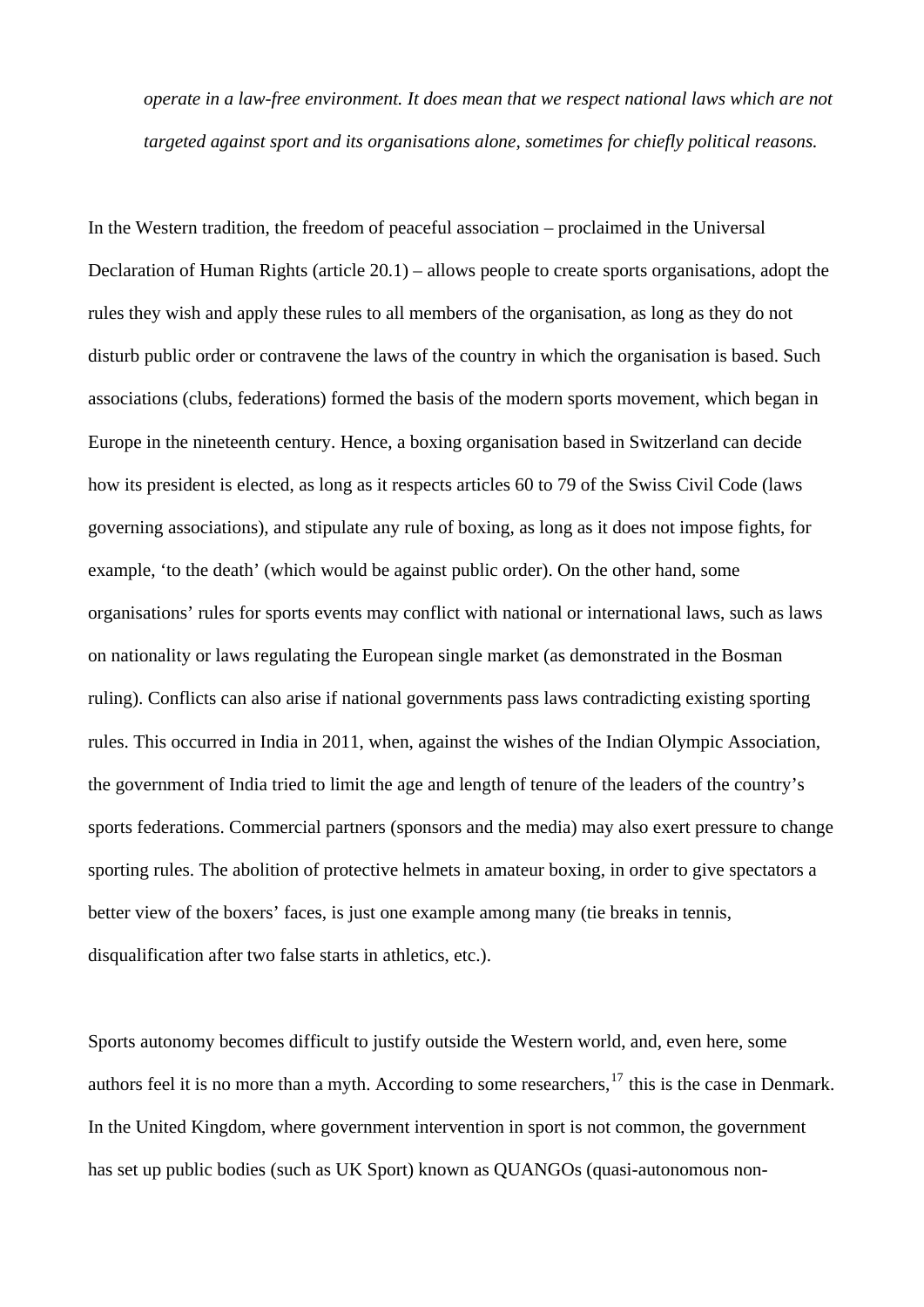governmental organisations) to support UK sports organisations and elite sport. In China, government bodies and sports organisations are known as GONGOs (governmental nongovernmental organisations) in order to underline the closeness of their ties with the government and their lack of autonomy from the state ('gong' is the Chinese word for 'public'). For example, China's Olympic Committee is run by more or less the same people who run the country's sports ministry. In several countries around the world the national Olympic Committee's president is also the president of the country or its sports minister.

Nowadays it is difficult to host a major sports event, or organise the fight against doping, violence in sport or match-fixing, without close cooperation with states. In fact, sports organisations welcome this type of cooperation, as long as their autonomy is respected (see BUP 7). The most common justification for the autonomy of sports organisations is that sport has to remain outside politics. The least that can be said is that this ideal – just like amateurism, finally abandoned by the Olympic Movement in the 1980s – has been impossible to achieve and runs counter to the rationale behind the revival of the Olympics.<sup>[18](#page-20-5)</sup> Keeping sport free from political interference and scrutiny has been the traditional way for sport organisations to ensure that they can justify autonomy. A better justification today would be that the twenty-first-century state cannot do everything; therefore, from a liberal point of view, governments should delegate what they can to other bodies, including selffinanced private organisations, such as sports organisations, as long as the state retains control over legislation and the regulation of the sector in question.

Thomas Bach recognised these necessary limits to autonomy in his 'Unity in diversity' speech to the 2009 Olympic Congress and reiterated his faith in the concept in the manifesto he drew up for his successful bid to become IOC president in 2013. He even saw it as one of the main challenges facing the Olympic Movement and the IOC in the coming years: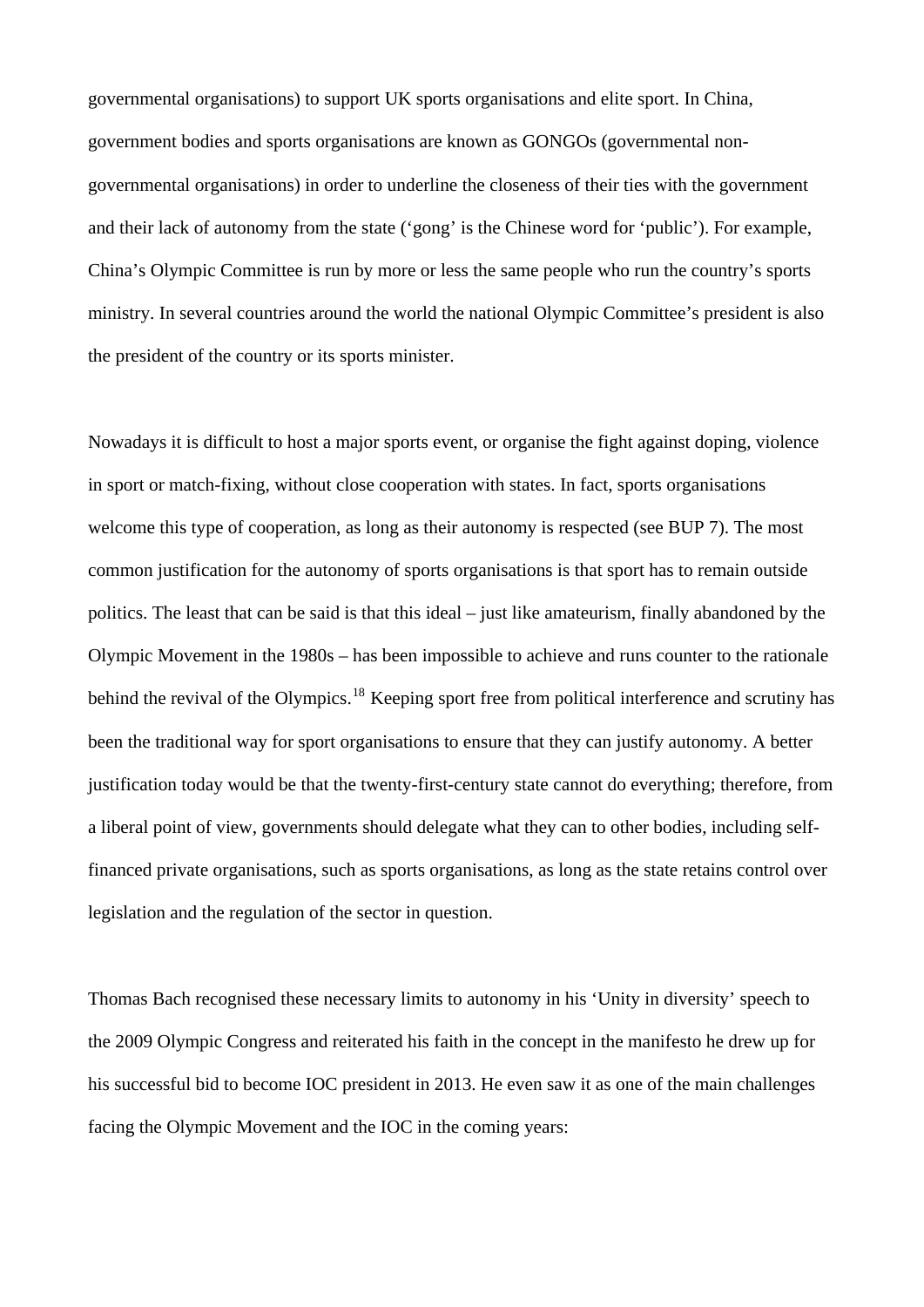*Sport must be politically neutral, but sport cannot be apolitical. This is why the Olympic Movement needs responsible autonomy and partnership with politics at the same time. This can be achieved by a dialogue in mutual respect between the Olympic Movement and government authorities at all levels, including the United Nations, intergovernmental organisations and national governments. We should more clearly define the concept of responsible autonomy and better communicate its advantages for both politics and sports to all parties. […] Because of the way the Olympic Movement is structured, an attack on the autonomy of one of its members represents an attack on the autonomy of the whole Olympic Movement. A lack of autonomy of a national federation, for instance, always leads to a lack of autonomy for the relevant NOC and IF. Therefore, going beyond our preventive measures, we should optimise and harmonise our sanction system even more. Each IF and each continental association of NOCs and IFs should appoint an expert at the highest executive level to be called upon whenever a problem of autonomy arises. The sanctions imposed by the IOC should be respected and applied by as many IFs as possible, since such a united approach is the most efficient.*[19](#page-20-6)

After his election, Bach appointed Irishman Patrick Hickey, also a representative of the NOCs to the IOC's Executive Commission, as the IOC member responsible for autonomy.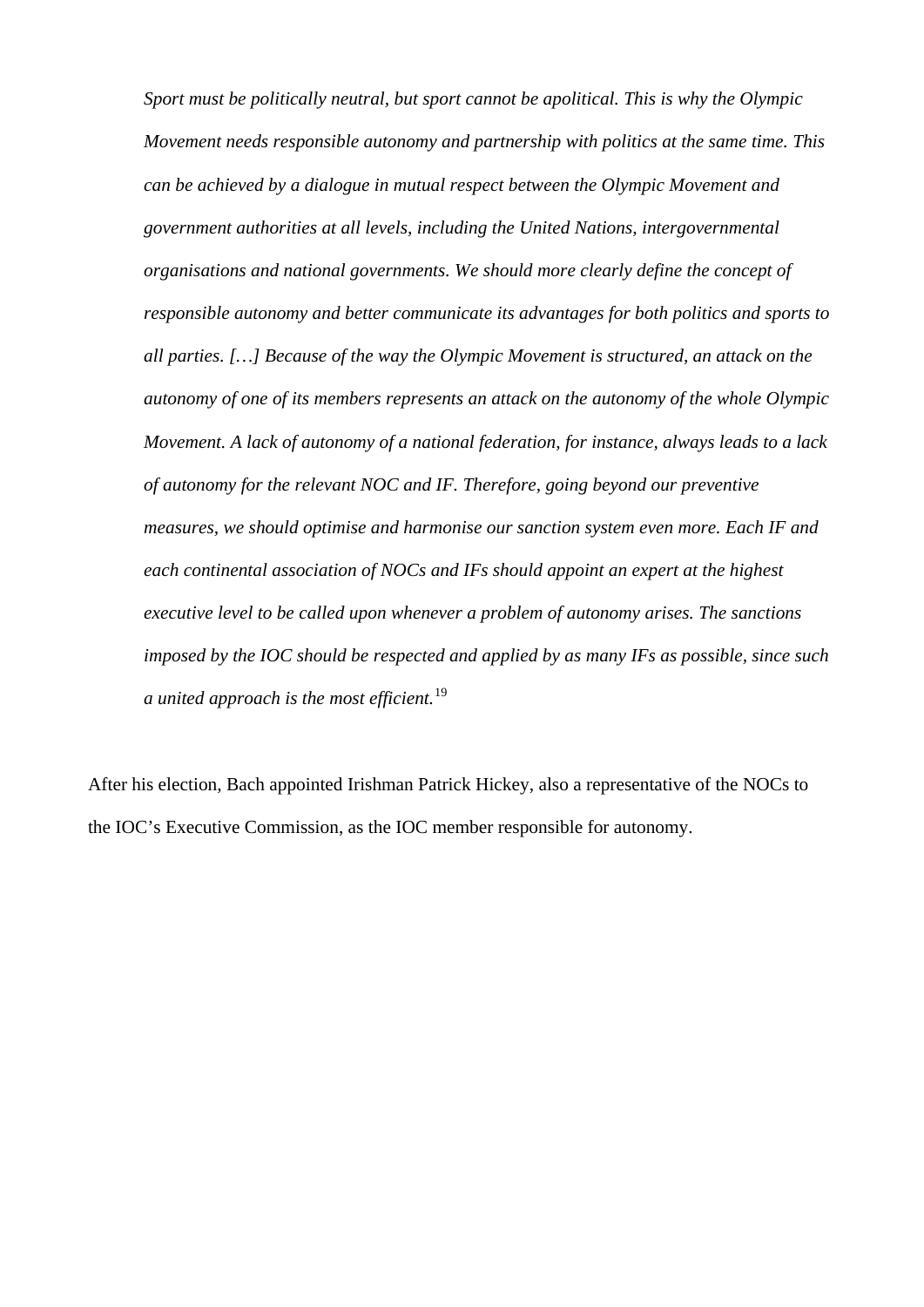# Key decisions in the evolution of 'sports autonomy'

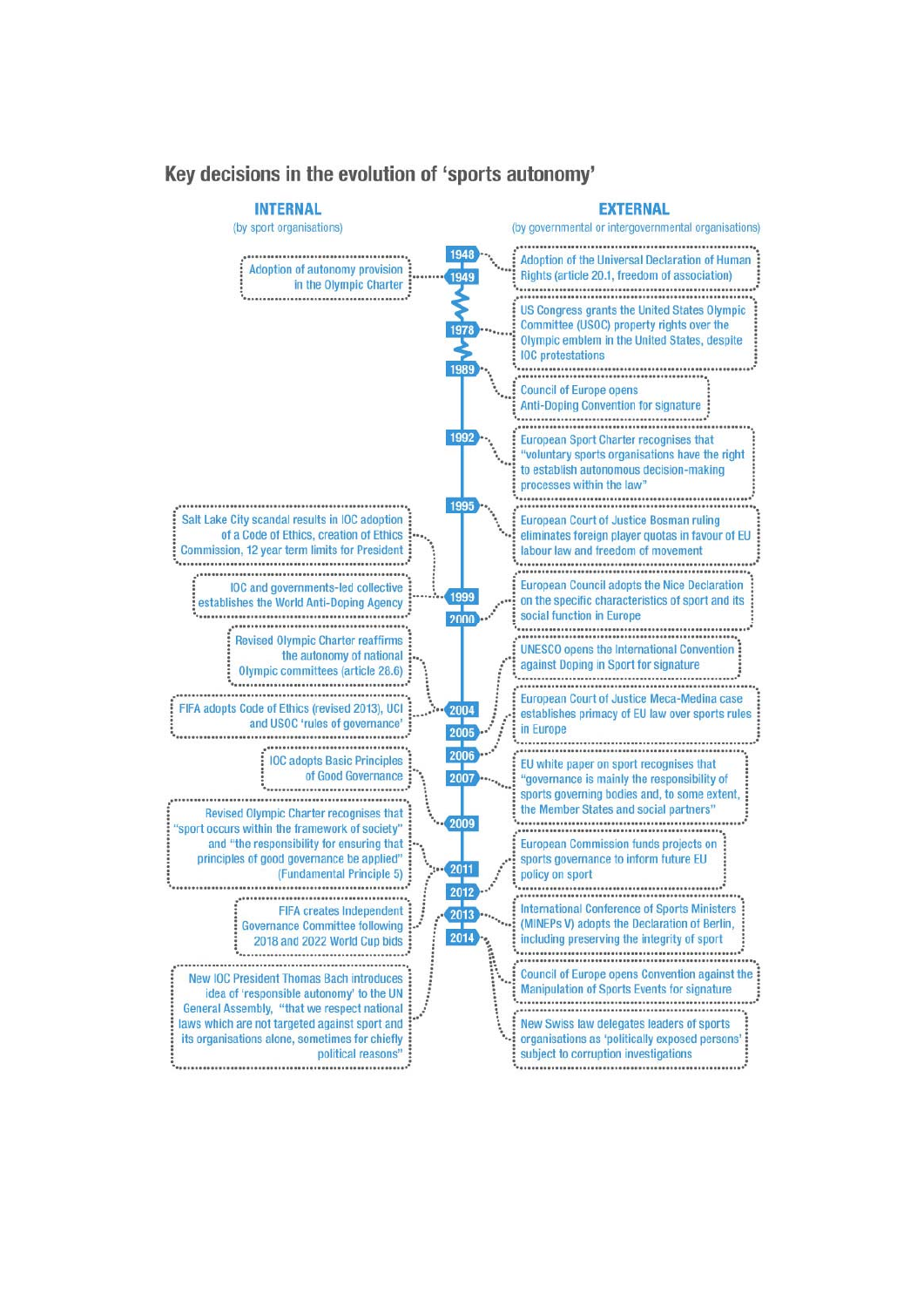#### **Governance**

The term 'governance' first took hold in the language of international sport in 1998, during what would become known as the 'Salt Lake City scandal'.<sup>[20](#page-20-7)</sup> The IOC was forced to investigate around 30 of its members, accused of receiving favours (such as luxury travel and holidays, study grants or jobs, free goods or services) from Salt Lake's 2002 Winter Olympics bid committee. In 1995 the IOC's members had awarded the Games to the city in Utah (United States), which it duly hosted in 2002 under a new president (the former organising committee president had resigned but was acquitted of all charges in 2003). It was also revealed that similar behaviours had been part of earlier bidding processes. $21$ 

By the end of the IOC-led inquiry, four members of the IOC had resigned or had died, six members had been expelled and 10 members had been reprimanded. This scandal shook the IOC so deeply that, in 1999, it introduced substantial reforms to its governance by setting up an ethics commission, drawing up a code of ethics to sanction unacceptable behaviours and limiting terms of office, most notably for the IOC president (a maximum of 12 years). It also had to accept new members representing its main stakeholders: athletes, NOCs and IFs. These reforms allowed the IOC to escape from the media and sponsor spotlight, and enjoy the success of the 2000 Summer Games in Sydney. At first the term 'governance' was used mostly by the media and the IOC's sponsors, but it was quickly picked up by governments, which, in 1999 and in conjunction with the Olympic Movement, founded the World Anti-Doping Agency (WADA), in order to jointly fight a phenomenon that sports organisations had proved unable to control and govern alone.

In February 2001 the European Olympic Committees (EOC, the umbrella organisation for Europe's 49 IOC-recognised NOCs), in partnership with the International Automobile Federation, which provided the finance, held a conference in Brussels called 'The rules of the game: first international governance in sport conference'. Jacques Rogge, who would be elected president of the IOC a few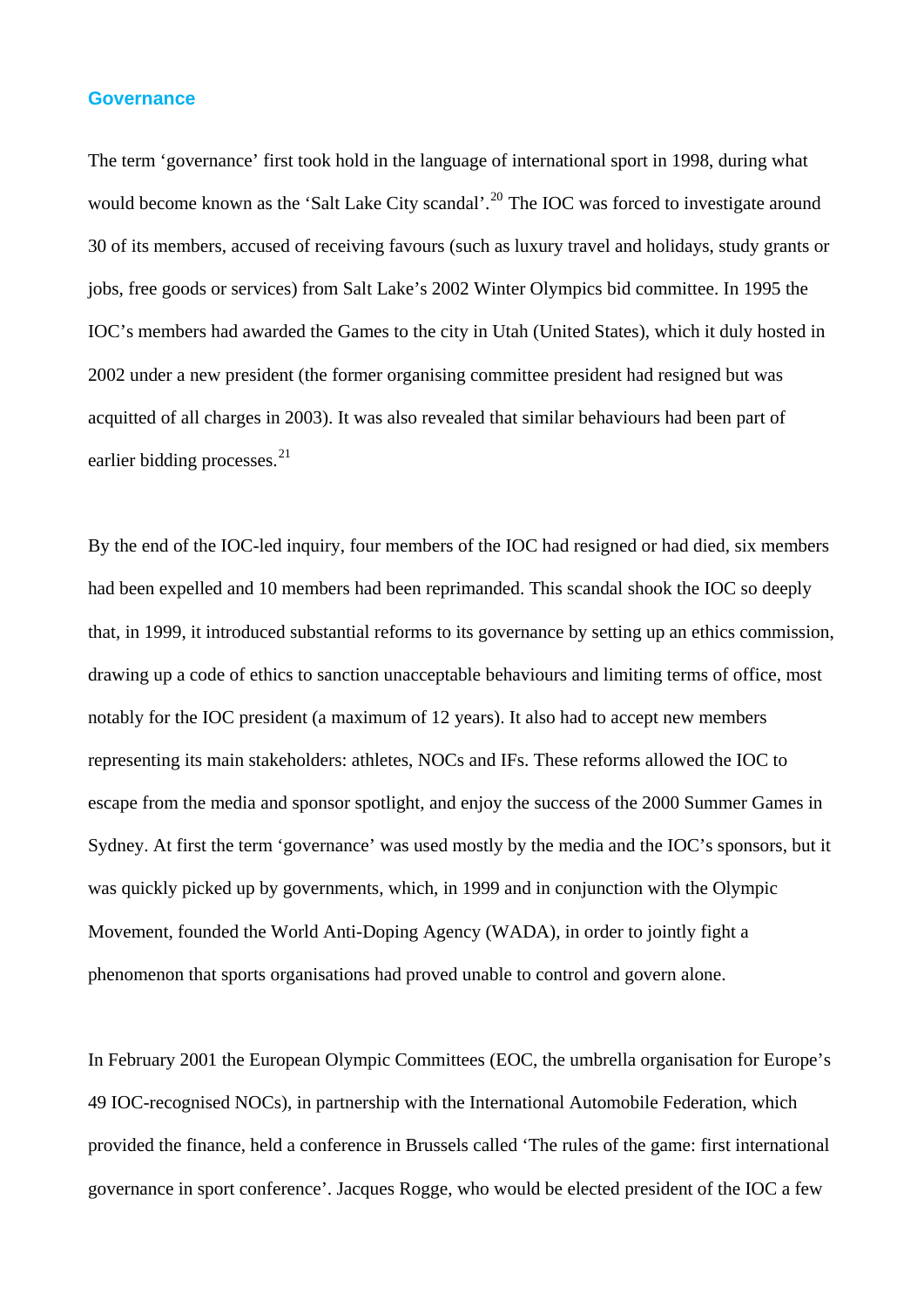months later, used this conference to expound on one of his campaign themes: 'Since sport is based on ethics and competition on fair play, the governance of sport must comply with the highest standards in terms of transparency, democracy and accountability.<sup>[22](#page-20-9)</sup> These ideas were greatly influenced by Sunder Katwala, a British researcher of Indian and Irish descent.<sup>[23](#page-20-10)</sup>

The word 'governance' appeared in the Olympic Charter for the first time in 2004, in article 19.3.2: '[The IOC Executive Board] approves all internal governance regulations relating to its organisation.' More significantly, in 2011 governance was included in the IOC's first mission: 'To encourage and support the promotion of ethics and good governance in sport as well as education of youth through sport and to dedicate its efforts to ensuring that, in sport, the spirit of fair play prevails and violence is banned' (article 2.1.). Also in 2011, the fifth fundamental principle of the Olympic Charter closely linked the concepts of governance and autonomy (see above). This principle was implemented, at least partly, in 2012, when the IOC used some of the abovementioned BUPs to evaluate the 28 IFs that wanted to remain on the programme for the Summer Olympics and the seven IFs that were applying to join the programme.<sup>[24](#page-20-11)</sup> The result of this evaluation was the provisional exclusion of wrestling, because its IF had no women on its decisionmaking bodies and no athletes' commission and failed to follow unspecified precepts of 'good' governance.

'Rules of good governance' were introduced by the Union Cycliste Internationale in 2004, closely followed by other sports organisations, including the Dutch NOC (called NOC\*NSF) and the United States Olympic Committee in 2005, the Commonwealth Games Federation in 2006 and the European Team Sports Association in  $2008<sup>25</sup>$  $2008<sup>25</sup>$  $2008<sup>25</sup>$  Governmental or intergovernmental organisations such as UK Sport (in 2004), the European Union (in 2000 and 2007) and the Council of Europe (in 2004 and 2005) did likewise. Since the early 2000s innumerable definitions of governance have been put forward; Jean-Loup Chappelet and Michaël Mrkonjic have identified more than 35 sets of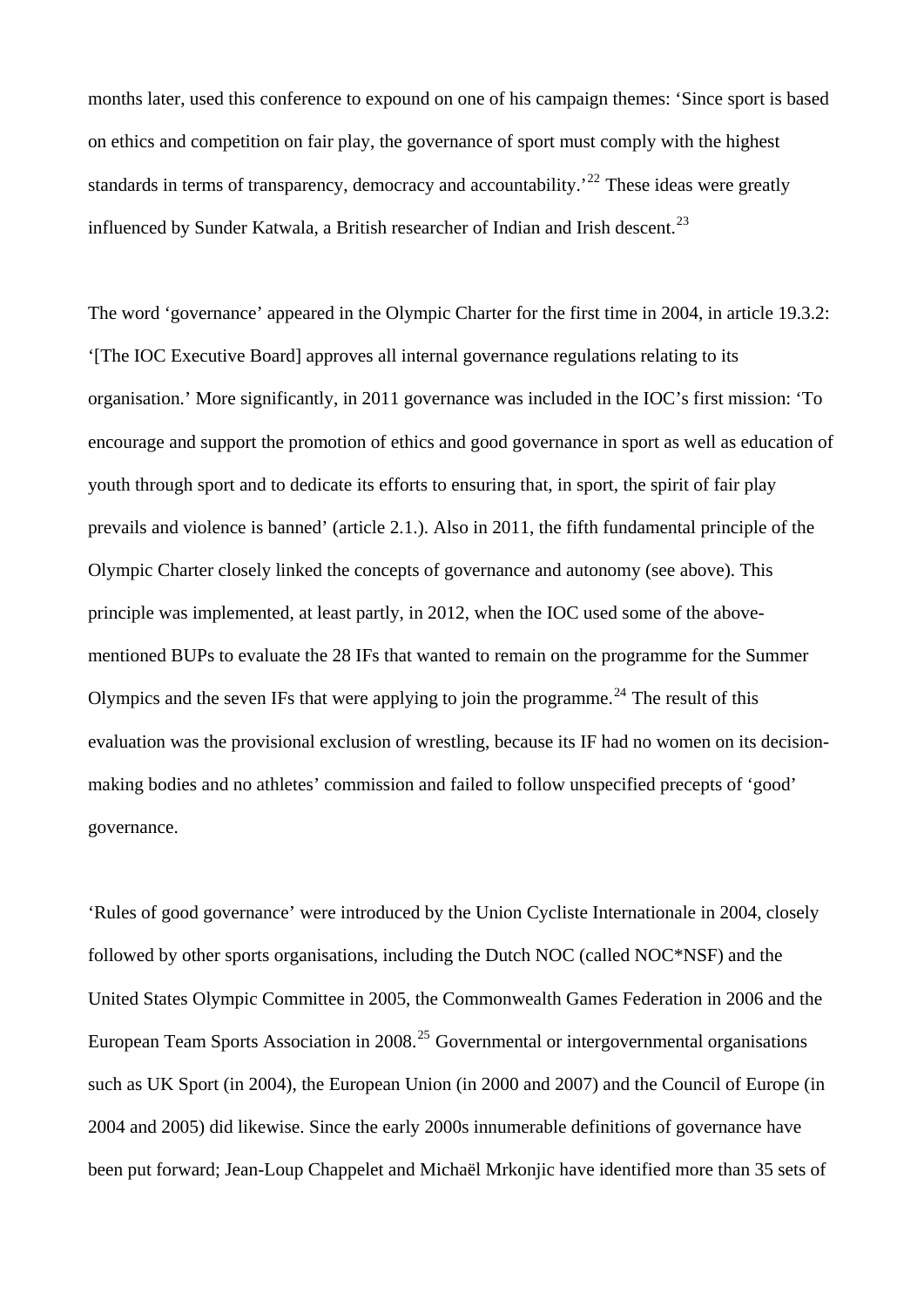'good governance' principles in sport alone, most of which have been written in the conditional tense.<sup>[26](#page-20-13)</sup> On the other hand, there are very few examples of tools for measuring sports organisation governance. Exceptions include, for instance, UK Sport's 11 'governance requirements', the Australian Sports Commission's 20 'mandatory sports governance principles<sup>[27](#page-20-14)</sup> and the 63 'basic indicators for better governance of international sport' (BIBGIS).<sup>[28](#page-20-15)</sup> The IOC systematically refers to the more than 100 indicators that can be deducted from the BUPs, even though they have prove d difficult to apply.<sup>[29](#page-20-16)</sup> Despite the introduction of all these principles, a 2009 report by Transparency International<sup>[30](#page-20-17)</sup> condemned a continuing lack of transparency and accountability – two key precepts of sports organisation governance.

At the end of 2010, during and after the selection of the host countries for the 2018 (Russia) and 2022 (Qatar) football World Cups, FIFA was shaken by a similar crisis to the one that had rocked the IOC ten years earlier. Several members of FIFA's executive committee were expelled, suspended or forced to resign. Transparency International sent FIFA a report called *Safe Hands: Building Integrity and Transparency at FIFA*, [31](#page-20-18) which listed several concrete measures that could be taken. FIFA responded to this crisis by creating, in 2011, an Independent Governance Committee (IGC) and nominating Mark Pieth, a Swiss expert, as its president. Pieth's analysis of the organisation, called *Governing FIFA*, [32](#page-20-19) was followed by several IGC reports recommending possible actions football's governing body could take. These reports resulted in the 2012 and 2013 FIFA congresses approving a series of measures to improve the organisation's governance. In Bach's bid for the IOC presidency, he said he wished to copy one of these measures: the creation of two branches for investigation and adjudication within the Ethics Commission to further its independence.<sup>[33](#page-20-20)</sup>

From 2012 to 2013 the European Commission financed several projects in the field of sports governance in order to prepare Europe's sports policy for the period from 2014 to 2017, which has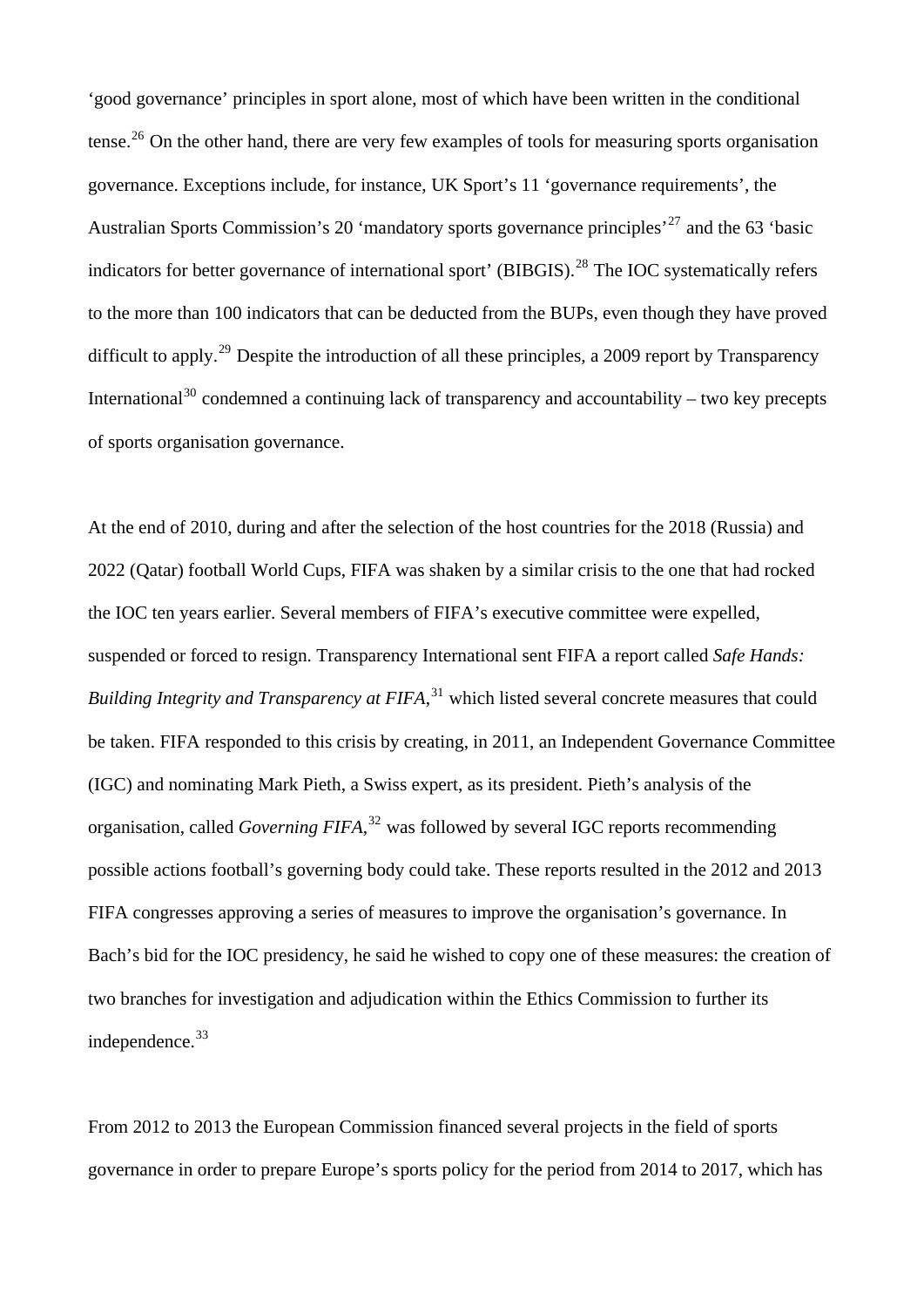been introduced following the adoption of article 165 of the Treaty on the Functioning of the European Union (Lisbon Treaty). Projects included 'Action for good governance in international sport<sup>[34](#page-20-21)</sup> and 'Good governance in grassroots sport'.<sup>[35](#page-20-22)</sup>

These different approaches to sports governance raise two important issues. The first is the need to harmonise the fundamental requirements of sports organisation governance: what is essential and what is just 'nice to have'? The second issue – the urgent need for indicators that can be used to measure a sports organisation's level of governance, as is done for other public or private organisations, and even for states (see the World Bank's Worldwide Governance Indicators) – arises from the first. These indicators must probably include analogous measurement tools to those included in the BIBGIS. $36$ 

# The need for sports governance

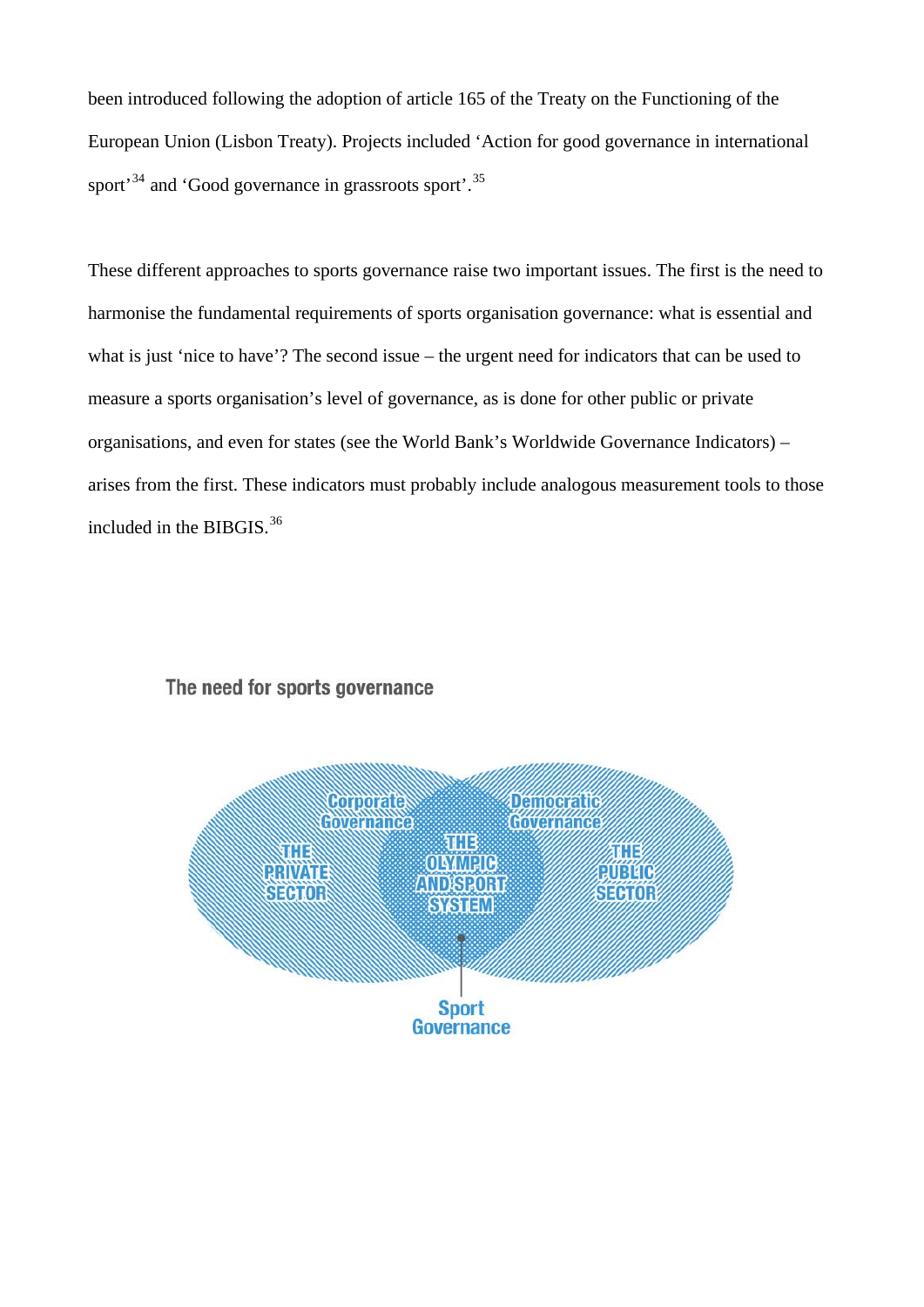From this point of view, it would be judicious to talk about 'better governance' rather than 'good governance'. In fact, sports organisations have a lot of catching up to do in this respect, as was demonstrated by the IOC/Salt Lake City scandals in 1998/1999 and the FIFA scandal in 2010– 2013. The governance of these two governing bodies is better today, but it is not perfect. Moreover, who can legitimately say that an organisation's governance is 'good'? The legal statutes of associations, especially sports associations, mean that reforms have to be approved by a general meeting of the association in question – that is, by the very people who will be most affected by them. Moreover, there are many agent–principal problems. As Daniel Mason, Lucie Thibault and Laura Misener write: 'The same individuals are involved in both the management and control of decision making.<sup>[37](#page-20-24)</sup> This is why governance reforms are so slow and so difficult to implement. One way of getting round this difficulty is to approve reforms for implementation at a later date (sparing agents and/or postponing difficulties).

Of course, autonomy and governance are not the only issues facing sports organisations. The IOC and FIFA have been criticised over the 2014 Sochi Winter Olympics and the 2014 World Cup in Brazil with respect to their mega-events' sustainability, in the wider sense of the term. But the IOC and FIFA cannot be held responsible for all the problems facing Russia or Brazil (although they could have refused to allow these countries to host these mega-events). Nor can the local organising committees for these mega-events be held responsible, however autonomous they are and however well they are governed. Good governance is an essential element in combatting corruption in sport, but this fight also involves other issues, as discussed below.

## **Autonomy, governance and corruption in sport**

The large amounts of money that began flowing into sports organisations in the 1970s and 1980s led to the development of corruption in (formerly known as amateur) elite sport. Autonomy can also hide corruption. Corruption/cheating in sport can take several forms, including – in a broad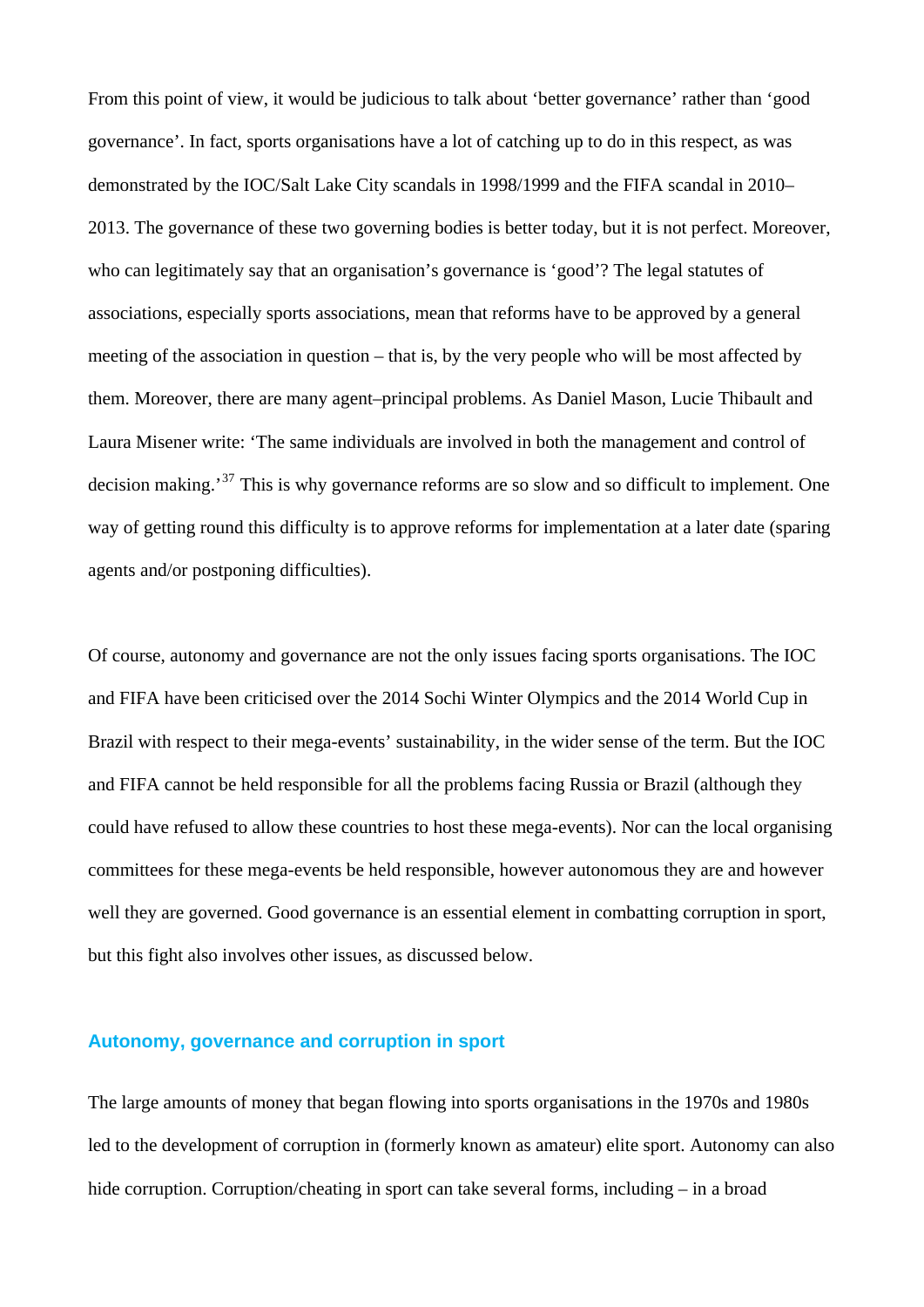definition – doping, match-fixing, money-laundering, the fraudulent attribution of sponsoring, broadcasting or construction contracts, kickbacks, election-rigging, illegal transfers and the manipulation of event-bidding processes, etc. There are two main categories of sports corruption: on-the-field (of play) corruption by athletes, referees and athletes' entourages, etc.; and off-the-field corruption by sports organisation decision-makers, which often occurs in offices, away from competition venues.

Off-the-field corruption is mostly a question of governance. In Switzerland, where numerous international sports organisations are based, this form of private corruption can be fought under article 102.2 of the Criminal Code, as the Swiss and German branches of Transparency International have pointed out to Swiss sports organisations.<sup>[38](#page-20-25)</sup> Under article 102.2, an association – like any other organisation – can be punished for corruption by its members if it has not taken all reasonable and necessary measures to prevent corruption. Fines, which can be up to 5 million CHF (some US\$5.3 million), are determined according to the seriousness of the offence, the measures taken by the organisation to prevent corruption, the damage caused and the organisation's ability to pay. Unfortunately, Swiss judges can prosecute such organisations only if a complaint is filed by either the corrupter or the corrupted, which rarely happens. Following a recommendation by the Council of Europe's Group of States against Corruption (known as GRELCO), in 2014 Switzerland's parliament has examined an amendment to the Criminal Code that will allow such offences to be prosecuted by a state prosecutor without a complaint being filed (for all kinds of organisations).

To prevent corruption in 'major public events' (including sporting events), one can refer to the strategy published in 2013 by the United Nations Office on Drugs and Crime following the adoption by most countries of the United Nations Convention against Corruption.<sup>[39](#page-20-26)</sup> It contains more than 200 recommendations pertaining to major public events, organised in eleven dimensions. The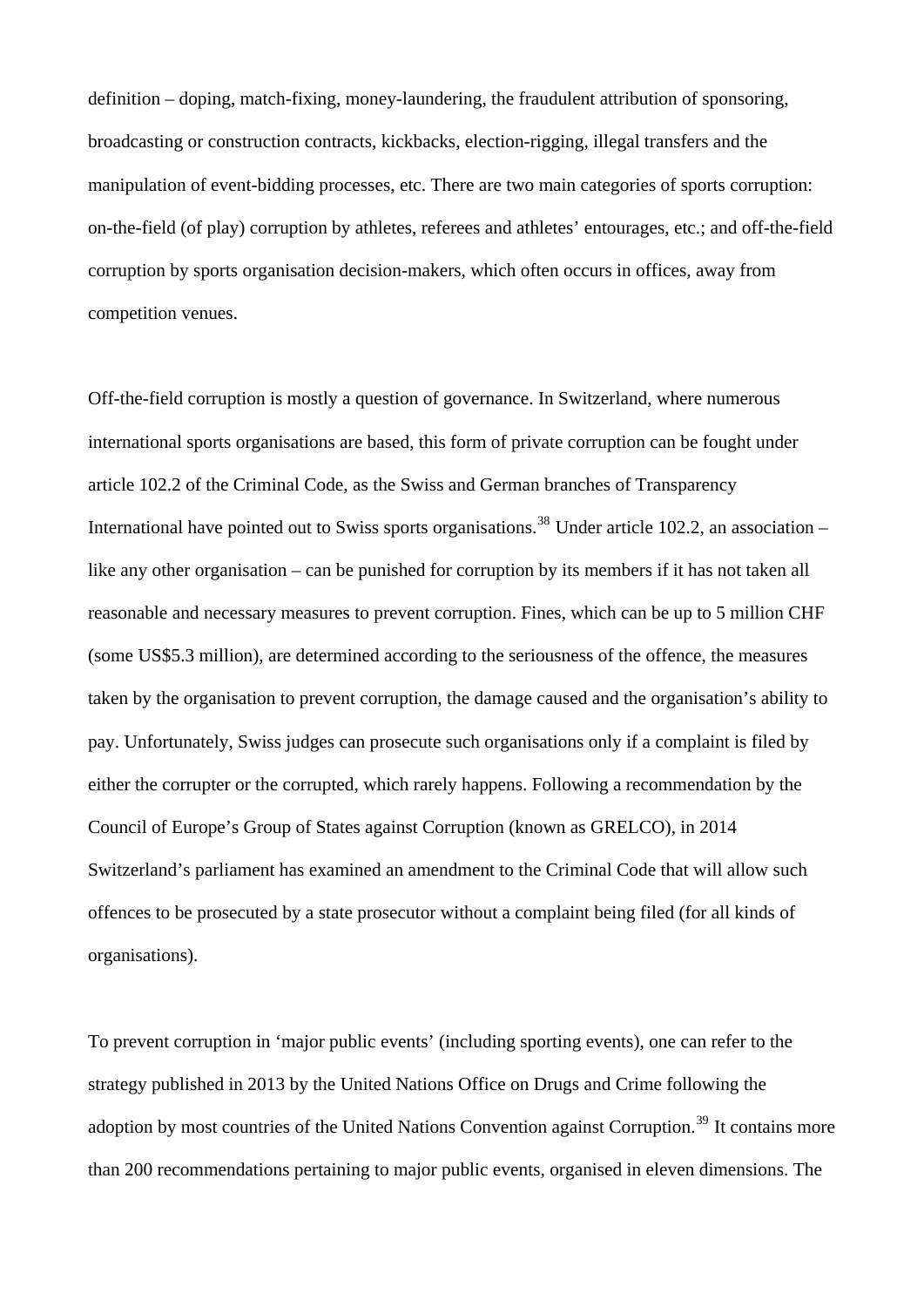International Organization for Standardization (ISO) has also recently decided to create a new standard against corruption (ISO/PC 278) that can be applied to all organisations.

In contrast, on-the-field corruption can take a wide variety of forms and can affect even very well governed organisations and their athletes. The fight against this form of private corruption has resulted in international treaties, such as United Nations Educational, Scientific and Cultural Organization's International Convention against Doping in Sport, adopted in 2005, and the Council of Europe's Convention against the Manipulation of Sports Results, signed in 2014. In addition, the attribution and organisation of sports events, large and small, give rise to numerous possibilities for corruption via the votes, contracts and constructions they involve. In theory, all the decisions linked to these events can be taken autonomously by the organisations that own them or that organise them locally. In practice, public opinion expects these decisions to take into account factors other than just governance (and economic considerations), especially environmental and social factors. Sport organisations must take these factors into consideration at the organisation and bidding stages (before their decision to award their event).

Companies and other types of organisation are increasingly being called upon to focus on the triple bottom line – that is, the balance between economic, social and environmental criteria (for sports organisations, at least since the publication of a United Nations Environment Programme report in 2001).<sup>[40](#page-20-27)</sup> In 1994 the IOC made the environment the third dimension of Olympism (with education and culture) and started promoting sustainability in sport (article 2.13 of the Olympic Charter). The social dimension must not be forgotten either, because sports organisations are first and foremost social organisations whose goal is to promote participation in (their) sport in order to 'place sport at the service of humanity', as the Olympic Charter proclaims. From this point of view, the corporate social responsibility programmes launched by numerous sports organisations may appear as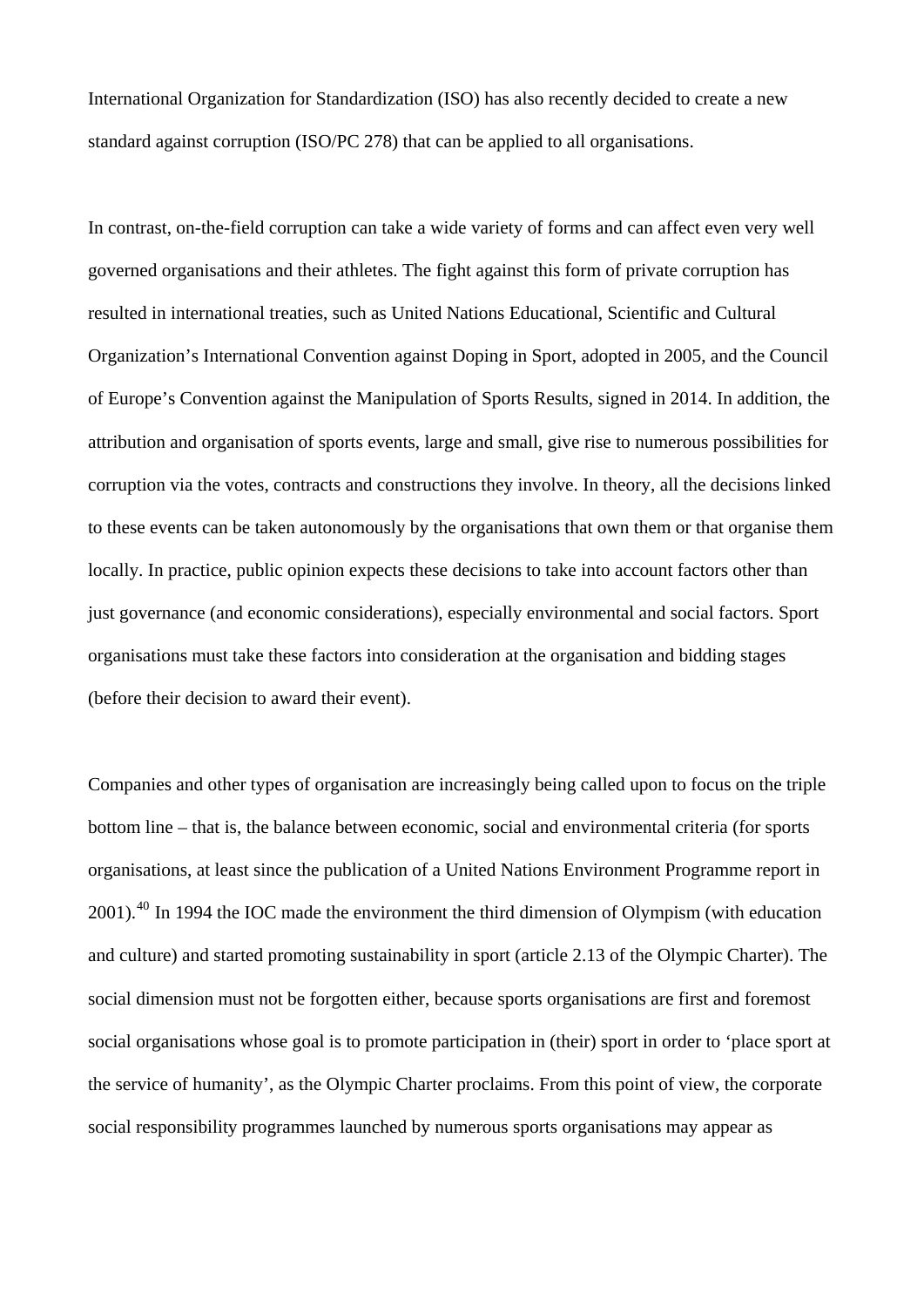'greenwashing' – that is, unsuitable or inappropriate – as they are based on criteria that are removed from these original social goals. $41$ 

The IOC felt this keenly when it began promoting the long-term legacy of the Olympic Games as a major reason for hosting them (article 2.14 of the Olympic Charter). In 2003 it began requiring Olympic Games organising committees (OCOGs) to carry out Olympic Games Global Impact (OGGI, then OGI) studies.<sup>[42](#page-20-29)</sup> Then, in conjunction with the OCOGs for Vancouver 2010 and London 2012, the Union of European Football Associations (UEFA) and Transparency International, it turned towards a sports event 'sector supplement' of the Global Reporting Initiative (GRI), proposed by the same-name NGO, which promotes the use of sustainability reporting. This work led to the creation of the ISO 20121 standard for sports events.<sup>[43](#page-21-0)</sup> In 2014 the IOC included in clause L of the host-city contract governing its relations with future organising committees sections relating to non-discrimination, the environment, health, safety and labour laws. In 2015, the SRA (Sport and Rights Alliance) was formed to ensure protection of human rights and implementation of anti-corruption measures in the lead-up to and during Olympic Games by well-known NGOs including Amnesty International, FIFPro (World Football Players' Union), Football Supporters Europe, Human Rights Watch, the International Trade Union Confederation, Supporters Direct Europe, Terre des Hommes, and Transparency International Germany.

Events can also take as their inspiration the well-known environmental, social and governance (ESG) performance indicators, which were devised as a way of judging the quality of an investment. In fact, organisers and event owners could view sports events as investments in the communities (local, regional, national) that host them. The United Nations' 'principles for responsible investment' (UNPRI) acknowledge the importance of ESG factors. These principles cover environmental issues (climate change, hazardous waste, nuclear energy, etc.), social issues (diversity, workplace safety, human rights, consumer protection, sin stocks, animal welfare, housing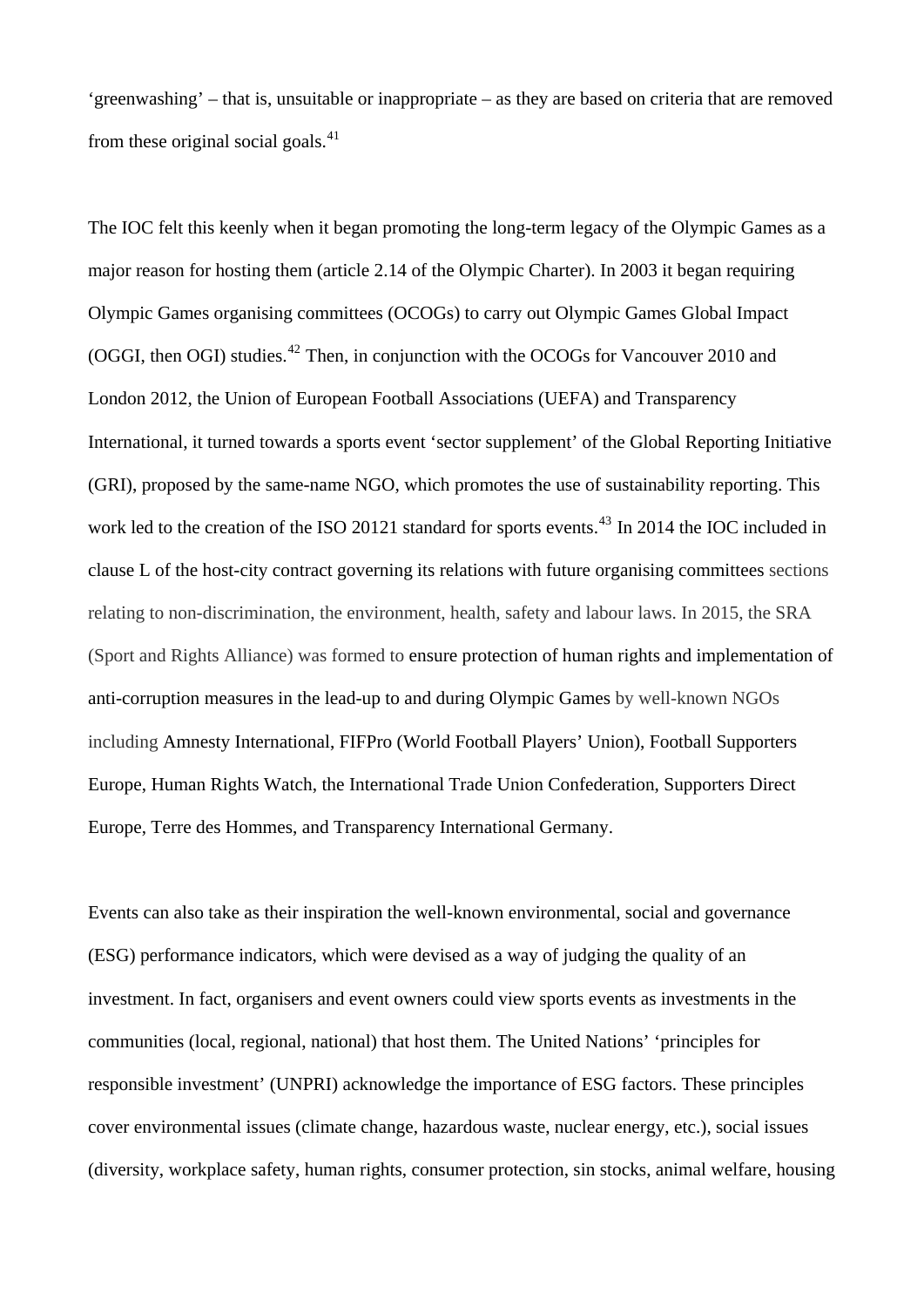eviction, etc.) and governance (management structure and accountability, employee relations, executive compensation, transparency, etc.), all of which concern, closely or distantly, the attribution or organisation of sports events and corruption. As a result, human rights and environmental protection issues in countries hosting major events could take precedence over questions of organising committee governance.

Although sports organisations cannot be held responsible for all the social and environmental problems affecting a country, they are responsible for attributing and organising their events in ways that avoid these problems or reduce them as far as possible, as highlighted by the experiences of four European NOCs that, in 2013, saw the public reject their bids to host the Olympic Games.<sup>[44](#page-21-1)</sup> Evaluating compliance with these responsibilities is necessary in order to re-establish confidence in the Olympic and sports movements, whose images have become tarnished in recent decades.<sup>[45](#page-21-2)</sup>

# **Conclusion**

Although autonomy is one of the foundation stones on which the sports movement was built, it was not until the years after the Second World War that the IOC formally stated its attachment to this principle. Sport's vision of itself as a universal ideal goes hand in hand with sports organisations' long-standing claim that sport is apolitical. This attachment was reaffirmed quite recently in the face of the European Union's and other governments' desires to more closely regulate sport, a sector that has become an extremely important element in the social fabric of states.

Despite reiterating the importance of autonomy, sports organisations have realised that they have political influence and must be seen by governments and other partners (sponsors, broadcasters and the media) to deserve this autonomy from the state. Thus, in the early decades of the twenty-first century, they have begun introducing a form of sports governance inspired by corporate governance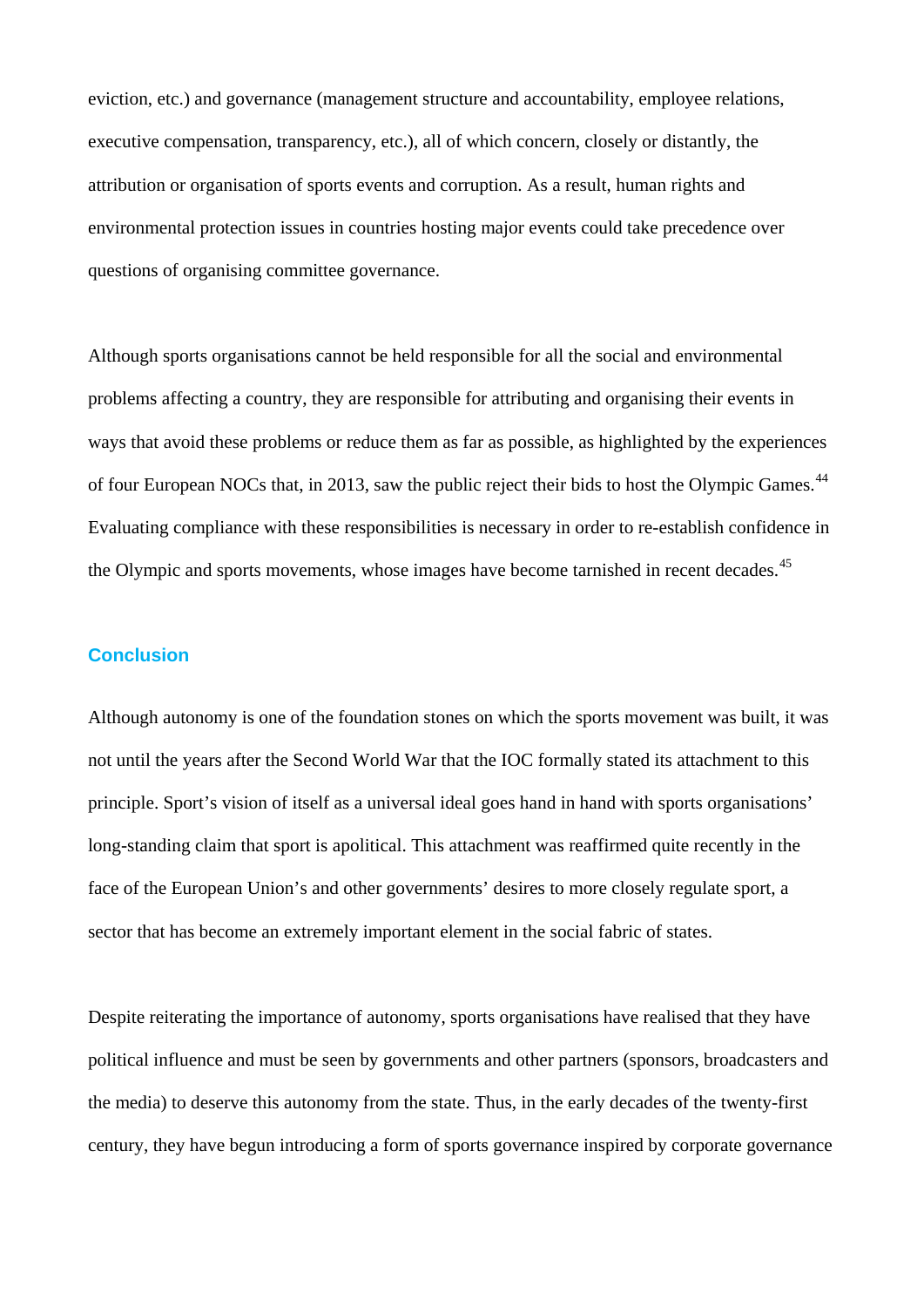and democratic governance.<sup>[46](#page-21-3)</sup> The IOC now considers 'good sports governance' a principle of the Olympic and sports movements that is intrinsically linked to the principle of autonomy.

The Sochi Winter Olympics and the football World Cup in Brazil, both held in 2014, seem to have pushed questions of autonomy and governance to the background, to be replaced by problems of corruption, environment or human rights in the host countries. Such problems are a real trap for sports organisations, which generally attribute their flagship events many years in advance, and to general indifference. Consequently, future bid evaluations need to be more political than technical. Similarly, the problem of match-fixing has put sports corruption (by on-the-field actors such as athletes and referees) under the spotlight.<sup>[47](#page-21-4)</sup> This issue is the subject of a 2014 Council of Europe international convention, but it remains to be stemmed through joint actions by sports organisations, governments and, if necessary, other stakeholders, such as betting operators. Similarly, a new balance between political, economic, social and sporting forces needs to be found to fight overall corruption in sport.

# **Notes**

<span id="page-19-0"></span><sup>&</sup>lt;u> 1989 - Andrea Stadt Britain, marwolaeth a bh</u>  $1$  Jean-Loup Chappelet is a Professor of Public Management at the Swiss Graduate School of Public Administration (IDHEAP), University of Lausanne, Switzerland. 2

<span id="page-19-1"></span>See, for example, Christopher Hood, 'A Public Management for All Seasons?', *Public Administration*, vol. 69 (1991).

<span id="page-19-2"></span><sup>&</sup>lt;sup>3</sup> Jean-Loup Chappelet, *Autonomy of Sport* (Strasbourg: Council of Europe Publishing, 2010).<br><sup>4</sup> See Bernard Quamede (ed.), *Tréess de le lengue franceire diptionneire de la lengue du VIX* 

<span id="page-19-3"></span>See Bernard Quemada (ed.), *Trésor de la langue française: dictionnaire de la langue du XIXe et du XXe siècle (1789–1960)* (Paris: Centre national de la recherche scientifique, 1971).

<span id="page-19-4"></span><sup>5</sup> Following on from, for example, Jan Kooiman (ed.), *Modern Governance: New Government–Society Interactions* (London: Sage, 1993); Adrian Leftwich, 'Governance, the State and the Politics of Development', *Development and Change*, vol. 25 (1994); and Roderick A. W. Rhodes, **'T**he New Governance: Governing without Government', Political Studies, vol. 44 (1996),

<span id="page-19-5"></span>Jonathan Isham, Daniel Kaufmann and Lant Pritchett, *Governance and Returns on Investment: An Empirical Investigation*, Policy Research Working Paper no. 1550 (Washington, DC: World Bank, 1995). 7 European Union, *European Governance: A White Paper*, (Brussels: European Union Commission, 2001). 8

<span id="page-19-7"></span><span id="page-19-6"></span>Jean-Loup Chappelet, 'The Global Governance of Sport: An Overview', in Ian Henry and Ling-Mei Ko (eds.), *Routledge Handbook of Sport Policy* (London: Routledge, 2013).

<span id="page-19-8"></span>Chappelet (2010), p. 89.

<span id="page-19-9"></span><sup>10</sup> Pierre de Coubertin, *Une campagne de vingt-et-un ans (1887–1908)* (Paris: Éducation physique, 1909), p. 152.<br><sup>11</sup> Chappelet (2013).

<span id="page-19-11"></span><span id="page-19-10"></span> $12$  Chappelet (2010), p. 49.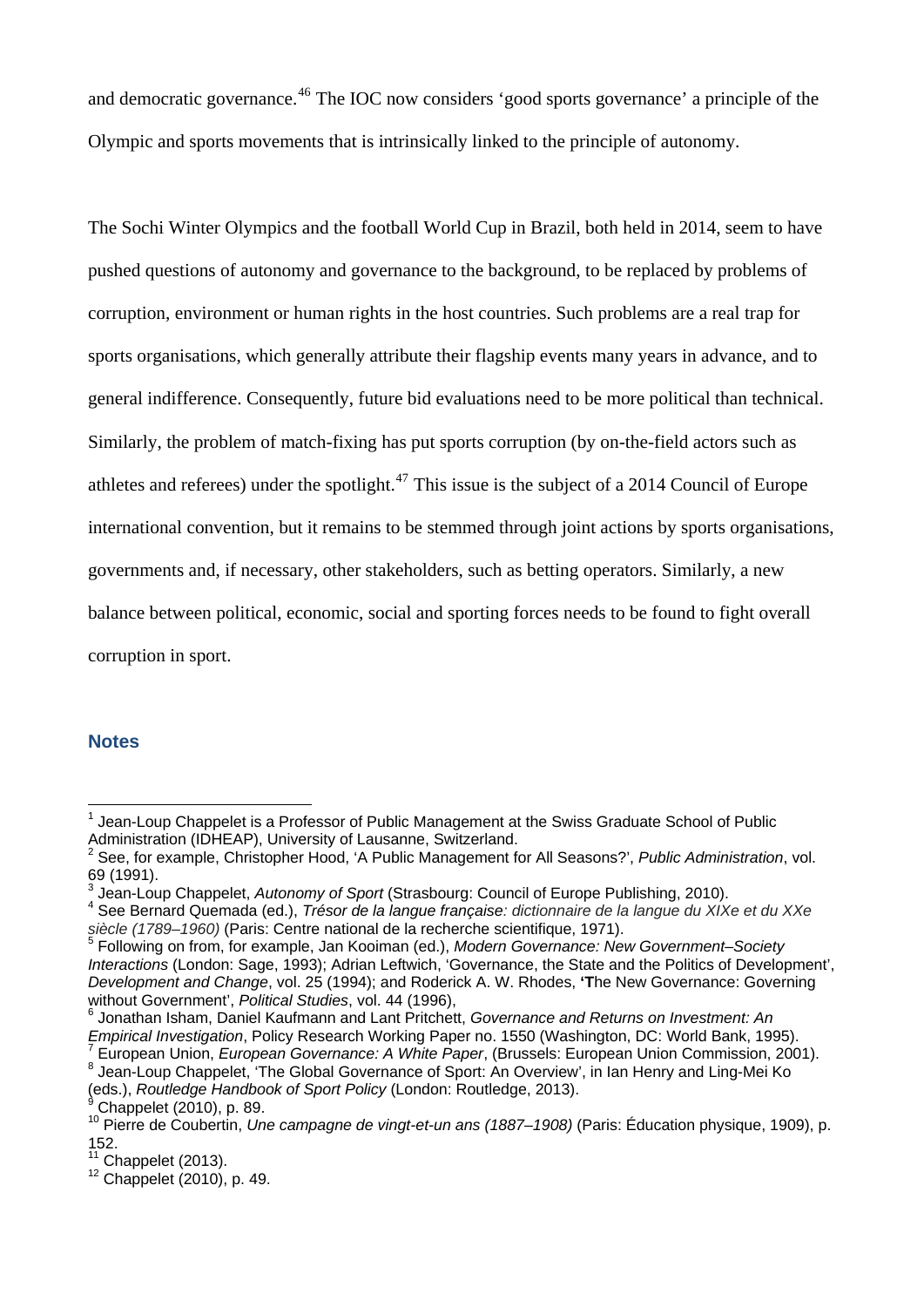<span id="page-20-0"></span>a a componente de construíron de la construída de la construída de la construída de la construída de la constr<br>Altre de la construída de la construída de la construída de la construída de la construída de la construída de  $13$  Stephen Weatherill, 'On Overlapping Legal Orders: What Is the "Purely Sporting" Rule?', in Barbara Bogusz, Adam Cygan and Erika Szyszczak (eds.), *The Regulation of Sport in The European Union* (London: Edward Elgar, 2007).

<span id="page-20-2"></span><span id="page-20-1"></span><sup>14</sup> Chappelet (2010).<br><sup>15</sup> Arnout Geeraert, Michaël Mrkonjic and Jean-Loup Chappelet, 'A Rationalist Perspective on the Autonomy of International Sport Governing Bodies: Towards a Pragmatic Autonomy in the Steering of Sports', *International Journal of Sport Policy and Politics* (2014),

<span id="page-20-3"></span><sup>16</sup> Thomas Bach, 'Unity in Diversity: Candidature for the Presidency of the International Olympic Committee'<br>(8 July 2013), www[.](http://www.tandfonline.com/eprint/k7VVVmEvIwFBYF8FWh36/full)olympic.org/Documents/IOC\_President/Manifesto\_Thomas\_Bach-eng.pdf.

<span id="page-20-4"></span>Lone Thing and Laila Ottesen, 'The Autonomy of Sports: Negotiating Boundaries between Sports Governance and Government Policy in the Danish Welfare State', *International Journal of Sport Policy*, vol. 2 (2010), p. 233.

<span id="page-20-5"></span>18 Jean-Loup Chappelet, 'A Long Lasting Marriage Arranged by Coubertin', in Dikaia Chatziefstathiou and Norbert Müller (eds.), *Olympism, Olympic Education and Learning Legacies* (London: Cambridge Scholars Publishing, 2013).

<span id="page-20-6"></span><sup>19</sup> Thomas Bach, 'Statement on the Occasion of the Adoption of the Resolution "Building a Peaceful and Better World through Sport and the Olympic Ideal"' (6 November 2013),

www.olympic.org/Documents/IOC\_President/2013-11-6\_Speech\_IOC\_President\_Bach-<br>Olympic\_Truce\_adoption\_Speech\_4\_November.pdf.<br><sup>20</sup> Stopber Wars, Ret.wich

<span id="page-20-7"></span><sup>20</sup> Stephen Wenn, Robert Barney and Scott Martyn, *Tarnished Rings: The International Olympic Committee and the Salt Lake City Bid Scandal (Syracuse, NY: Syracuse University Press, 2011).* 

<span id="page-20-9"></span><span id="page-20-8"></span> $^{21}$  Wenn, Barney and Martyn (2011).<br><sup>22</sup> Jacques Rogge, 'Good sport governance', speech given at 'The rules of the game: first international governance in sport conference', Brussels, 26 February 2001.<br><sup>23</sup> Sunder Katwala, *Democratising Global Sport* (London: Foreign Policy Centre, 2000).

<span id="page-20-11"></span><span id="page-20-10"></span><sup>24</sup> International Olympic Committee, 'Evaluation Criteria for Sports and Disciplines – 2012' (Lausanne: IOC, 2012).

<span id="page-20-12"></span>25 Jean-Loup Chappelet and Michaël Mrkonjic, *The Basic Indicators for Better Governance in International*  Sport, Working Paper no. 1/2013 (Lausanne: Swiss Graduate School of Public Administration, 2013).<br><sup>26</sup> Chappelet and Mrkonjic (2013).<br><sup>27</sup> Australian Sports Commission, 'Mandatory Sports Governance Principles' (Canberra: A

<span id="page-20-14"></span><span id="page-20-13"></span>Commission, 2013).<br><sup>28</sup> Chappelet and Mrkonjic (2013).

<span id="page-20-16"></span><span id="page-20-15"></span><sup>29</sup> Emilie Romon, 'La gouvernance des organisations sportives: une application des principes universels de base de bonne gouvernance du Mouvement Olympique et sportif du CIO', unpublished master PMP thesis (Lausanne: Swiss Graduate School of Public Administration, 2011).

<span id="page-20-17"></span>30 Transparency International, *Corruption and Sport: Building Integrity and Preventing Abuses*, Working Paper no. 03/2009 (Berlin: TI, 2009).

<span id="page-20-19"></span><span id="page-20-18"></span><sup>31</sup> Transparency International, *Safe Hands: Building Integrity and Transparency at FIFA* (Berlin: TI, 2011).<br><sup>32</sup> Mark Pieth, *Governing FIFA: Concept Paper and Report* (Basel: Basel University, 2011).<br><sup>33</sup> Bach (2013, '

<span id="page-20-21"></span><span id="page-20-20"></span>(Copenhagen: Danish Institute for Sports Studies, 2013).

<span id="page-20-22"></span>35 International Sport and Culture Association, *Guidelines for Good Governance in Grassroots Sport* (Copenhagen: ISCA, 2013).<br><sup>36</sup> Chappelet and Mrkonjic (2013).

<span id="page-20-24"></span><span id="page-20-23"></span><sup>37</sup> Daniel Mason, Lucie Thibault and Laura Misener, 'An Agency Theory Perspective on Corruption in Sport:

<span id="page-20-25"></span>The Case of the International Olympic Committee', *Journal of Sport Management*, vol. 20 (2006).<br><sup>38</sup> Swiss Olympic Asociation, *Transparence dans le sport structuré: guide pratique à l'intention des fédérations (Bern: Swi* 

<span id="page-20-26"></span><sup>39</sup> United Nations Office on Drugs and Crime, A Strategy for Safeguarding against Corruption in Major Public *Events* (Vienna: UNODC, 2013).

<sup>40</sup> David Chernushenko, Anne van der Kamp and David Stubbs, *Sustainable Sport Management: Running an* 

<span id="page-20-28"></span><span id="page-20-27"></span>*Environmentally, Socially and Economically Responsible Organization* (New York: UNEP, 2001). 41 Juan Paramio Salcines, Kathy Babiak and Geoff Walters (eds.), *Routledge Handbook of Sport and* 

<span id="page-20-29"></span><sup>42</sup> Christophe Dubi, Pierre-Alain Hug and Pascal van Griethuysen, 'Olympic Games Management: From the Candidature to the Final Evaluation, an Integrated Management Approach', in Miguel de Moragas, Christopher Kennett and Nuria Puig (eds.), *The Legacy of the Olympic Games 1984–2000* (Lausanne: IOC, 2003).